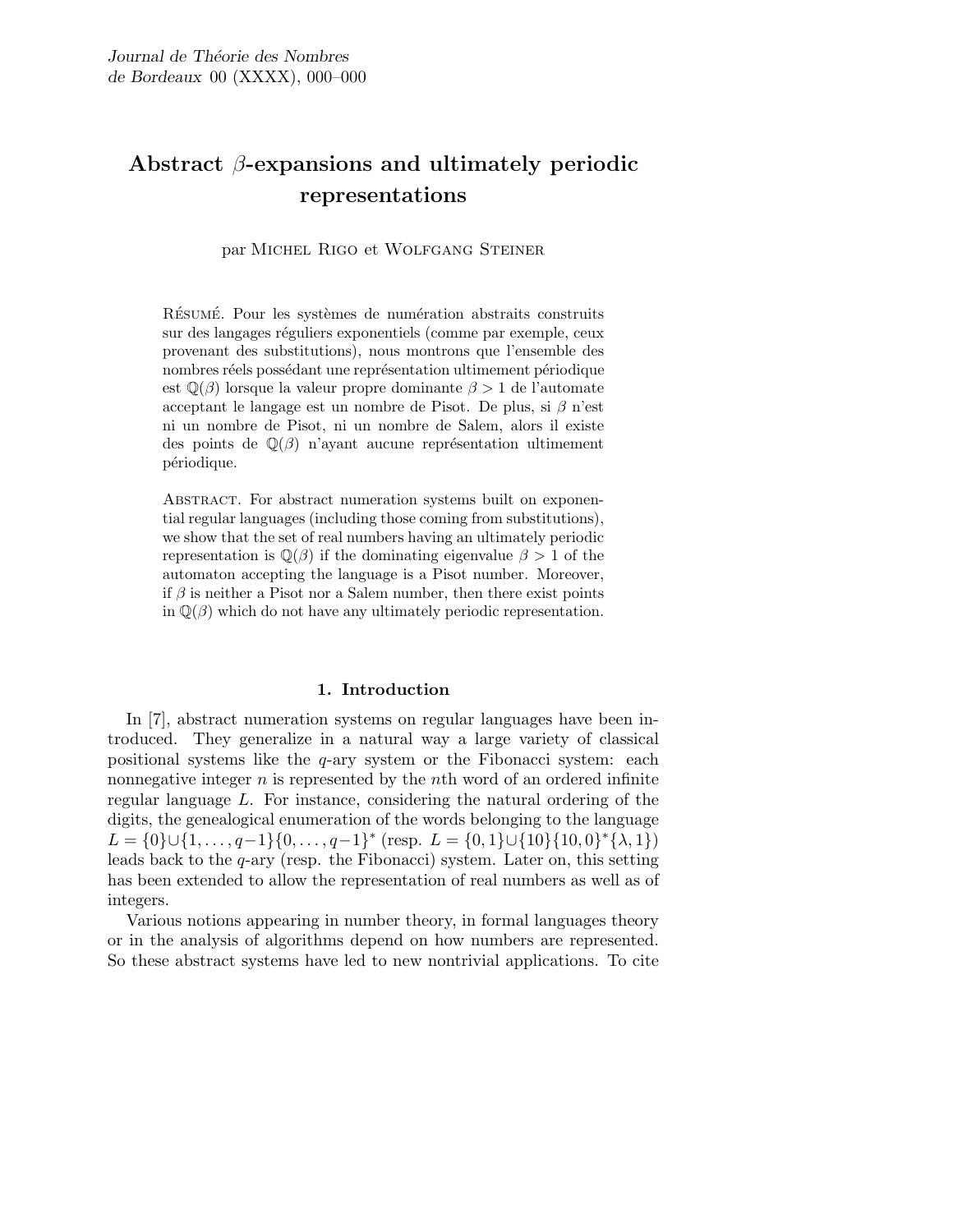just a few: the characterization of the so-called recognizable sets of integers, the investigation of the dynamical and topological properties of the "odometers" or the study of the asymptotic behavior of the corresponding "sum-of-digits" function.

As we will see, it turns out that this way of representing real numbers is a quite natural generalization of Rényi's  $\beta$ -expansions [11]. More precisely, the primitive automata lead to the representations of real numbers based on substitutions introduced by Dumont and Thomas [3]. The nonprimitive automata provide new numeration systems.

Real numbers having an ultimately periodic representation deserve a special attention. Indeed, for the  $q$ -ary system, these numbers are exactly the rational numbers. More generally, the set of ultimately periodic representations is dense in the set of all the admissible representations and therefore this rises number-theoretic questions like the approximation of real numbers by numbers having ultimately periodic expansions.

On the one hand, for Rényi's classical  $\beta$ -expansions it is well-known that the set of real numbers with ultimately periodic representation is  $\mathbb{Q}(\beta)$ whenever  $\beta$  is a Pisot number [1, 12]. On the other hand, for abstract numeration systems, the algebraic structure of this set was unknown. A first attempt to solve this problem is done in [9] where it is shown that a real number has an ultimately periodic representation if it is the fixed point of the composition of some affine functions depending only on the automaton of the abstract system. Even if this latter result gives some insights about those generalized  $\beta$ -expansions, the algebraic structure of the set was still to determine.

To any regular language, is associated in a canonical way its minimal automaton and consequently some adjacency matrix. We can therefore speak of the eigenvalues of an automaton, the corresponding adjacency matrix being considered. The present paper studies abstract numeration systems having the following property: the dominating eigenvalue  $\beta > 1$ of the minimal (trimmed) automaton of the regular language on which the system is built, is a Pisot number. Thus we settle the problem of describing the set of real numbers with ultimately periodic representation by obtaining an analogue of a theorem found independently by Bertrand [1] and Schmidt [12]. Note that our result restricted to classical  $\beta$ -expansions gives back a new short and intuitive proof for this case. Moreover, we show that if  $\beta$  is neither a Pisot nor a Salem number then there exists at least one point in  $\mathbb{Q}(\beta)$  which does not have any ultimately periodic representation.

This paper is organized as follows. In Section 2, we recall all the necessary material about abstract numeration systems. In Section 3, we state precisely the results which are proved in Section 4. Finally, Section 5 is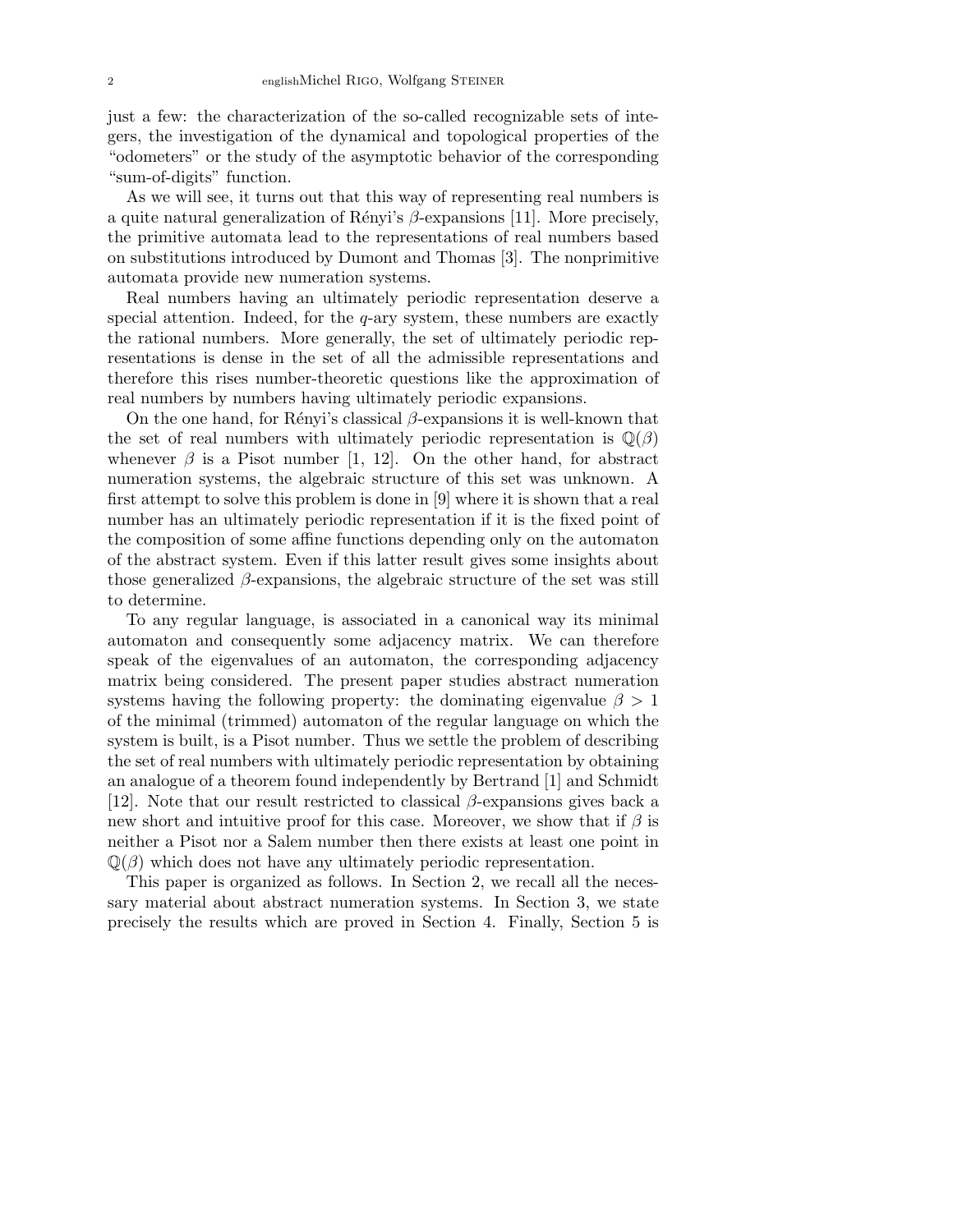devoted to some examples which we hope could provide a better understanding of the key algorithm involved in the proof of our main result.

### 2. Preliminaries

Let  $(\Sigma, <)$  be a finite and totally ordered alphabet. We denote by  $\Sigma^*$ the free monoid generated by  $\Sigma$  for the concatenation product. The neutral element is  $\lambda$  and the length of a word  $w \in \Sigma^*$  is denoted |w|. Recall that if u and v are two words over  $(\Sigma, <)$ , then u is *genealogically less* than v if either  $|u| < |v|$  or  $|u| = |v|$  and there exist  $p, u', v' \in \Sigma^*$ ,  $s, t \in \Sigma$  such that  $u = psu'$ ,  $v = ptv'$  and  $s < t$ . In this case, we write  $u <_{gen} v$  or simply  $u < v$ . In the literature, one also finds the term military ordering. This ordering is naturally extended to the set  $\Sigma^{\omega}$  of all the infinite words over  $\Sigma$  by the lexicographical ordering.

Let L be an infinite regular language over  $(\Sigma, <)$ . The words of L can be enumerated by increasing genealogical ordering leading to a one-to-one correspondence between N and L. We say that  $S = (L, \Sigma, <)$  is an abstract numeration system. If w is the nth word of the genealogically ordered language L for some  $n \in \mathbb{N}$  (positions inside L are counted from 0), then we write val $(w) = n$  and we say that w is the representation of n or that n is the numerical value of w (the abstract numeration system S being understood). This way of representing nonnegative integers has been first introduced in [7] and generalizes classical numeration systems like the positional systems built over linear recurrent sequences of integers whose characteristic polynomial is the minimal polynomial of a Pisot number [2].

Under some natural assumptions on  $L$ , not only integers but also real numbers can be represented using infinite words [8]. We briefly present notation used throughout this paper. The minimal automaton of  $L$  is  $\mathcal{M}_L = (Q, q_0, \Sigma, \tau, F)$  where Q is the set of states,  $q_0 \in Q$  the initial state,  $\tau : Q \times \Sigma \to Q$  the transition function and  $F \subseteq Q$  the set of final states. The function  $\tau$  is naturally extended to  $Q \times \Sigma^*$  by  $\tau(q, \lambda) = q$  and  $\tau(q,sw) = \tau(\tau(q,s),w)$  where  $q \in Q$ ,  $s \in \Sigma$  and  $w \in \Sigma^*$ . We refer the reader to [4] for more about automata theory. For  $q \in Q$  and  $n \in \mathbb{N}$ , we denote by  $\mathbf{u}_q(n)$  the number of words of length n accepted from q in  $\mathcal{M}_L$ , i.e.,

$$
\mathbf{u}_q(n) = \# \{ w \in \Sigma^n \mid \tau(q, w) \in F \}
$$

and by  $\mathbf{v}_q(n)$  the number of words of length at most n accepted from q,  $\mathbf{v}_q(n) = \sum_{i=0}^{n} \mathbf{u}_q(i)$ . Observe in particular that  $\mathbf{u}_{q_0}(n) = \#(L \cap \Sigma^n)$  is the growth function of L.

In this paper, we assume that  $L$  has the following properties (again we refer to [8] for details). There exist  $\beta > 1$  and  $P \in \mathbb{R}[x]$  such that for all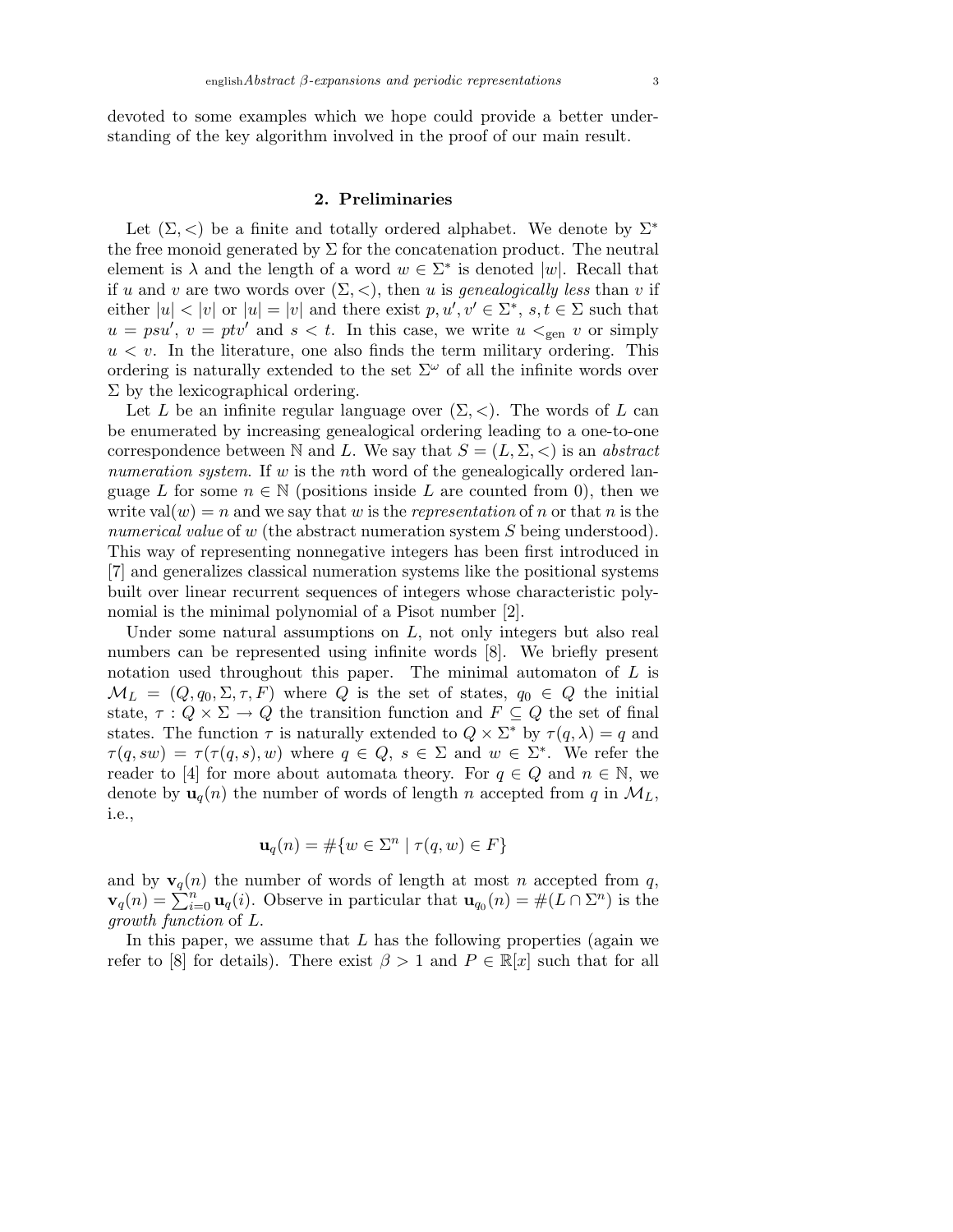states  $q \in Q$ , there exist some nonnegative real number  $a_q$  such that

$$
\lim_{n \to \infty} \frac{\mathbf{u}_q(n)}{P(n)\beta^n} = a_q.
$$

Moreover, w.l.o.g., we assume that  $a_{q_0} = 1 - \frac{1}{\beta}$  $\frac{1}{\beta}$  (indeed, if  $a_{q_0}$  differs from  $1-\frac{1}{6}$  $\frac{1}{\beta}$  then we replace the polynomial P with  $\frac{a_{q_0}}{1-\frac{1}{\beta}}P$ ). Clearly  $\beta > 1$  is the dominant eigenvalue of the automaton  $\mathcal{M}_L$ . (In order to relate  $\beta$  to the growth of  $L, \mathcal{M}_L$  is assumed to be trim, i.e., it is accessible and coaccessible, and in particular  $\tau$  could possibly be a partial function). We denote by  $\chi_{\beta}$ the minimal polynomial of  $\beta$ ,

$$
\chi_{\beta}(x) = x^d - b_1 x^{d-1} - b_2 x^{d-2} - \dots - b_{d-1} x - b_d \in \mathbb{Z}[x].
$$

The set  $\mathcal{L}_{\infty}$  is defined as the set of infinite words which are limit of the converging sequences of words in  $L$  (we use the usual infinite product topology on  $\Sigma^{\omega}$ ). If  $(p_j)_{j\geq 0} \in L^{\mathbb{N}}$  converges to an infinite word  $w \in \mathcal{L}_{\infty}$ then it is well-known that the limit

$$
\lim_{j\to\infty}\frac{\text{val}(p_j)}{\mathbf{v}_{q_0}(|p_j|)}
$$

exists. Its value will be denoted val<sub>∞</sub> $(w)$  and we say that w is a representation of val<sub>∞</sub> $(w)$  or conversely that val<sub>∞</sub> $(w)$  is the numerical value of w. In this setting, we are able to represent all the numbers lying in the interval  $[1/\beta, 1]$ . Moreover, the representation of a real number  $x \in [1/\beta, 1]$  is not necessarily unique; we denote by rep(x) the set of words in  $\mathcal{L}_{\infty}$  representing x, i.e.,

$$
rep(x) = \{w \in \mathcal{L}_{\infty} \mid val_{\infty}(w) = x\}.
$$

Note that this situation even occurs for classical numeration systems. For instance in base ten, rep(2/10) = { $.2(0)^\omega$ ,  $.1(9)^\omega$ }. Denote by  $\mathcal{W}_\ell$  the set of words of length  $\ell$  which are prefix of an infinite number of words in  $L$  they are prefix of at least one element in  $\mathcal{L}_{\infty}$ . If  $u \in \mathcal{W}_{\ell}$ , then we denote

$$
X_u := \{ w \in \mathcal{L}_{\infty} \mid \exists v \in \Sigma^{\omega} : w = uv \}.
$$

If  $|t| = 1$ , i.e., if t is a letter in  $W_1$  then the set of real numbers having a representation starting with  $t$  is

$$
(2.1) \quad \text{val}_{\infty}(X_t) = \left[\frac{1}{\beta} + \sum_{z < t, z \in \mathcal{W}_1} \frac{a_{\tau(q_0, z)}}{\beta}, \frac{1}{\beta} + \sum_{z \leq t, z \in \mathcal{W}_1} \frac{a_{\tau(q_0, z)}}{\beta}\right] =: I_t
$$

which is an interval of length  $a_{\tau(q_0,t)}/\beta$ . Note that

$$
\mathbf{u}_q(n) = \sum_{t \in \Sigma} \mathbf{u}_{\tau(q,t)}(n-1)
$$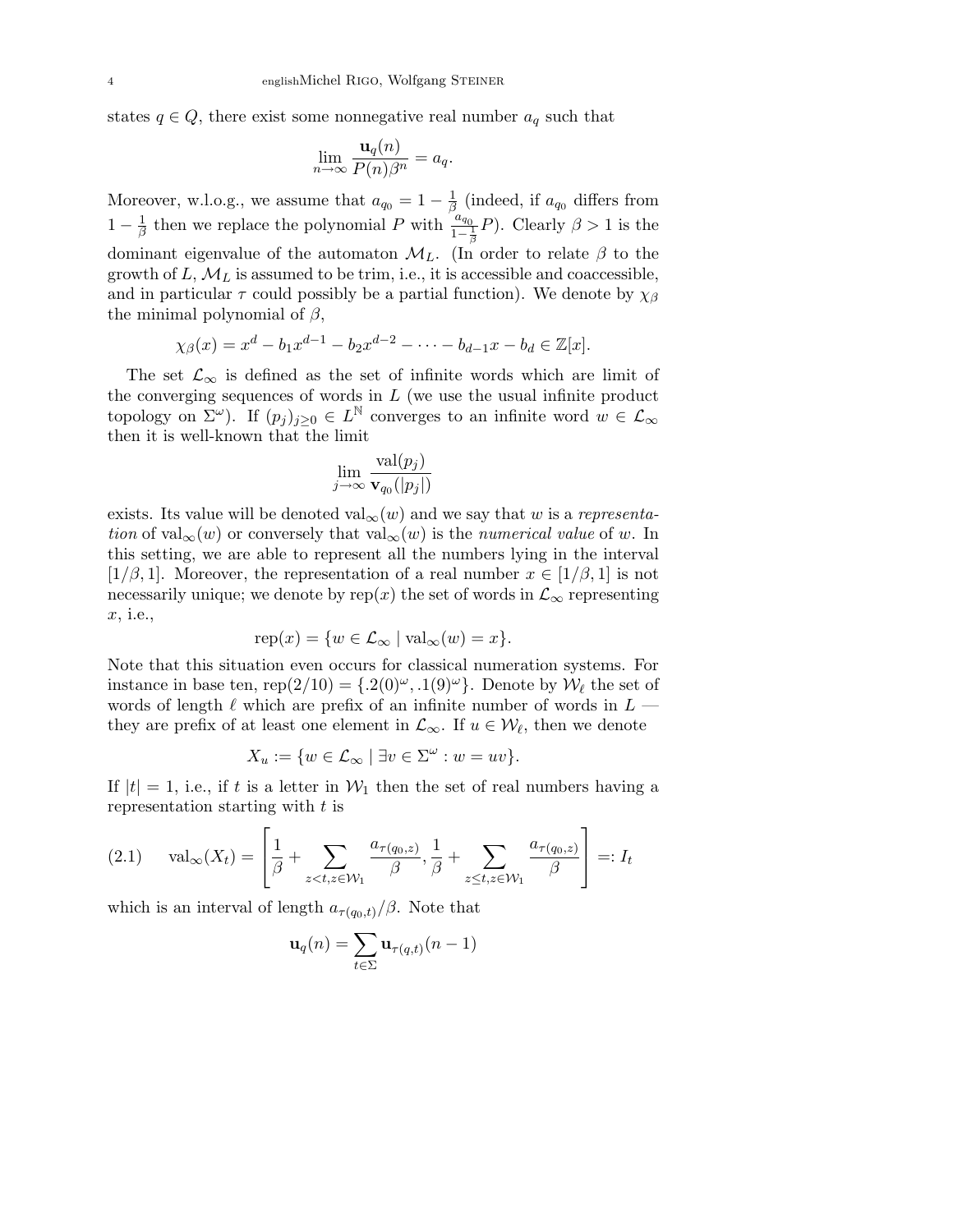(where the sum runs over those t for which  $\tau(q,t)$  exists) and therefore

(2.2) 
$$
a_q = \sum_{\substack{t \in \Sigma, \\ (q,t) \in \text{dom } \tau}} \frac{a_{\tau(q,t)}}{\beta}.
$$

When looking at the real numbers represented by a word which has a prefix in  $\mathcal{W}_2$  starting with the letter t, the interval  $I_t$  is then divided into smaller intervals: one interval for each letter s such that  $ts \in \mathcal{W}_2$ . This procedure of dividing intervals is repeated and one can obtain the numerical value of an infinite word  $w = (w_j)_{j\geq 1} \in \mathcal{L}_{\infty}$  as

(2.3) 
$$
\operatorname{val}_{\infty}(w) = \frac{1}{\beta} + \sum_{j=1}^{\infty} \sum_{q \in Q} a_q \epsilon_{q,j} \beta^{-j}
$$

with

(2.4) 
$$
\epsilon_{q,j} := \#\{s < w_j \mid \tau(q_0, w_1 \cdots w_{j-1} s) = q\}.
$$

A detailed proof of this formula can be found in [8, Corollary 7] (where the notation is slightly different and  $a_{q0}$  is assumed to be 1).

The longer the known prefix of a representation of a real number is, the more accurate the approximation of this number is. Precisely, if u is a word of length  $\ell \geq 1$  then it can be shown that  $val_{\infty}(X_u)$  is equal to

$$
(2.5) \qquad \left[\frac{1}{\beta} + \sum_{z < u, z \in \mathcal{W}_{\ell}} \frac{a_{\tau(q_0, z)}}{\beta^{\ell}}, \frac{1}{\beta} + \sum_{z \leq u, z \in \mathcal{W}_{\ell}} \frac{a_{\tau(q_0, z)}}{\beta^{\ell}}\right] =: I_u
$$

since, for  $u = u_1 \cdots u_\ell \in \mathcal{W}_\ell$ , we have

$$
\sum_{z
$$

Finally, if  $M \subseteq \Sigma^\omega$  we denote by uper $(M)$  the set of words in M which are ultimately periodic. This means that  $w \in \text{uper}(M)$  if and only if there exist  $u, v \in \Sigma^*$ ,  $v \neq \lambda$  such that  $w = u(v)^\omega$ .

As usual, we denote by  $\mathbb{Q}(\beta)$  the smallest field containing  $\mathbb{Q}$  and  $\beta$ . Since  $\beta$  is algebraic and of degree d, we have  $\mathbb{Q}(\beta) = \mathbb{Q}[\beta]$  and every element of  $\mathbb{Q}(\beta)$  can be decomposed as  $x = \sum_{i=1}^{d} x_i \beta^{-i}$  with  $x_i \in \mathbb{Q}$ . We write  $x = .x_1 \dots x_d$ . We assume that the reader is familiar with classical  $\beta$ -expansions, see for instance [6, 10, 11]. Note that we always refer to the  $\beta$ -expansions computed through the greedy algorithm. Recall that the greedy  $\beta$ -expansion of a number is the maximal one for the lexicographical order. In this way, if  $\beta$  is a Pisot number, then the usual  $\beta$ -expansions can be seen as a special case of the more abstract representations considered here (see [9, Section 9])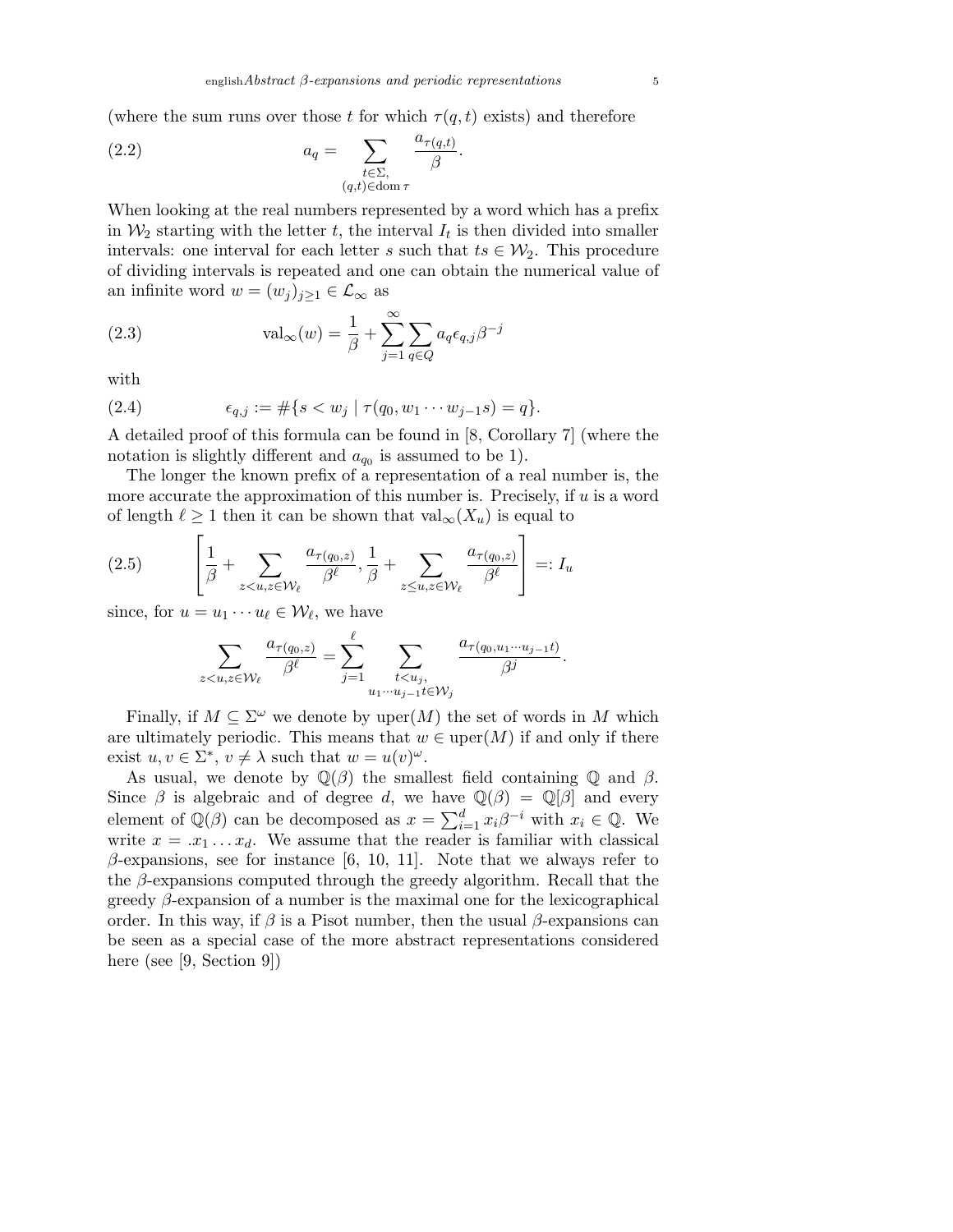We denote by  $L_\beta$  the set of infinite words which are the  $\beta$ -expansions of the real numbers in [0, 1), therefore uper( $L_{\beta}$ ) is the set of real numbers with ultimately periodic  $\beta$ -expansion.

#### 3. Results

In this paper, we will show the following results.

**Proposition 3.1.** Let  $S = (L, \Sigma, <)$  be an abstract numeration system satisfying the assumptions given in Section 2. For every  $w \in \text{uper}(\mathcal{L}_{\infty})$ , we have

$$
\text{val}_{\infty}(w) \in \mathbb{Q}(\beta) \cap [1/\beta, 1].
$$

The converse holds when  $\beta$  is a Pisot number.

**Theorem 3.1.** Let  $S = (L, \Sigma, \langle)$  be an abstract numeration system satisfying the assumptions given in Section 2. If  $\beta$  is a Pisot number, then every  $x \in \mathbb{Q}(\beta) \cap [1/\beta, 1]$  is the numerical value of some ultimately periodic word w, i.e.,

$$
rep(x) \cap upper(\mathcal{L}_{\infty}) \neq \emptyset \quad for all  $x \in \mathbb{Q}(\beta) \cap [1/\beta, 1].$
$$

In particular, the lexicographically maximal word  $w \in \text{rep}(x)$  is ultimately periodic.

**Proposition 3.2.** Let  $S = (L, \Sigma, \langle)$  be an abstract numeration system satisfying the assumptions given in Section 2. If  $\beta$  is neither a Pisot nor a Salem number, then we have some x in  $\mathbb{Q}(\beta) \cap [1/\beta, 1]$  with rep(x)  $\cap$  $\text{uper}(\mathcal{L}_{\infty}) = \emptyset.$ 

For classical  $\beta$ -numeration systems, we have the following.

**Corollary 3.1** (Bertrand [1], Schmidt [12]). If  $\beta > 1$  is a Pisot number, then

$$
\text{uper}(L_{\beta}) = \mathbb{Q}(\beta) \cap [0, 1).
$$

If  $\beta$  is neither a Pisot nor a Salem number, then

$$
\mathbb{Q}(\beta) \cap [0,1) \nsubseteq \text{uper}(L_{\beta}).
$$

**Remark.** In Corollary 3.1, the interval is different from  $[\frac{1}{\beta}, 1]$ , in order to state the result in the usual way. Indeed, the  $\beta$ -expansion of  $x \in$  $[\beta^{-m-1}, \beta^{-m}]$  for some  $m \geq 1$  is obtained by placing m zeroes in front of the expansion of  $\beta^m x$  (and the  $\beta$ -expansion of 0 is .0<sup> $\omega$ </sup>).

Similarly, we can represent each number  $x \in \mathbb{R}^+$  in our system by shifting the representations of  $[1/\beta, 1]$ . For instance, we can define

$$
\mathrm{val}'_{\infty}(w_1\cdots w_m.w_{m+1}w_{m+2}\cdots):=\beta^m \mathrm{val}_{\infty}(w_1w_2\cdots)
$$

and

$$
\mathrm{val}'_{\infty}(.0^m w_1 w_2 \cdots) := \beta^{-m} \mathrm{val}_{\infty}(w_1 w_2 \cdots),
$$

where, in case 0 is a letter of the alphabet, 0 must not be accepted from  $q_0$ .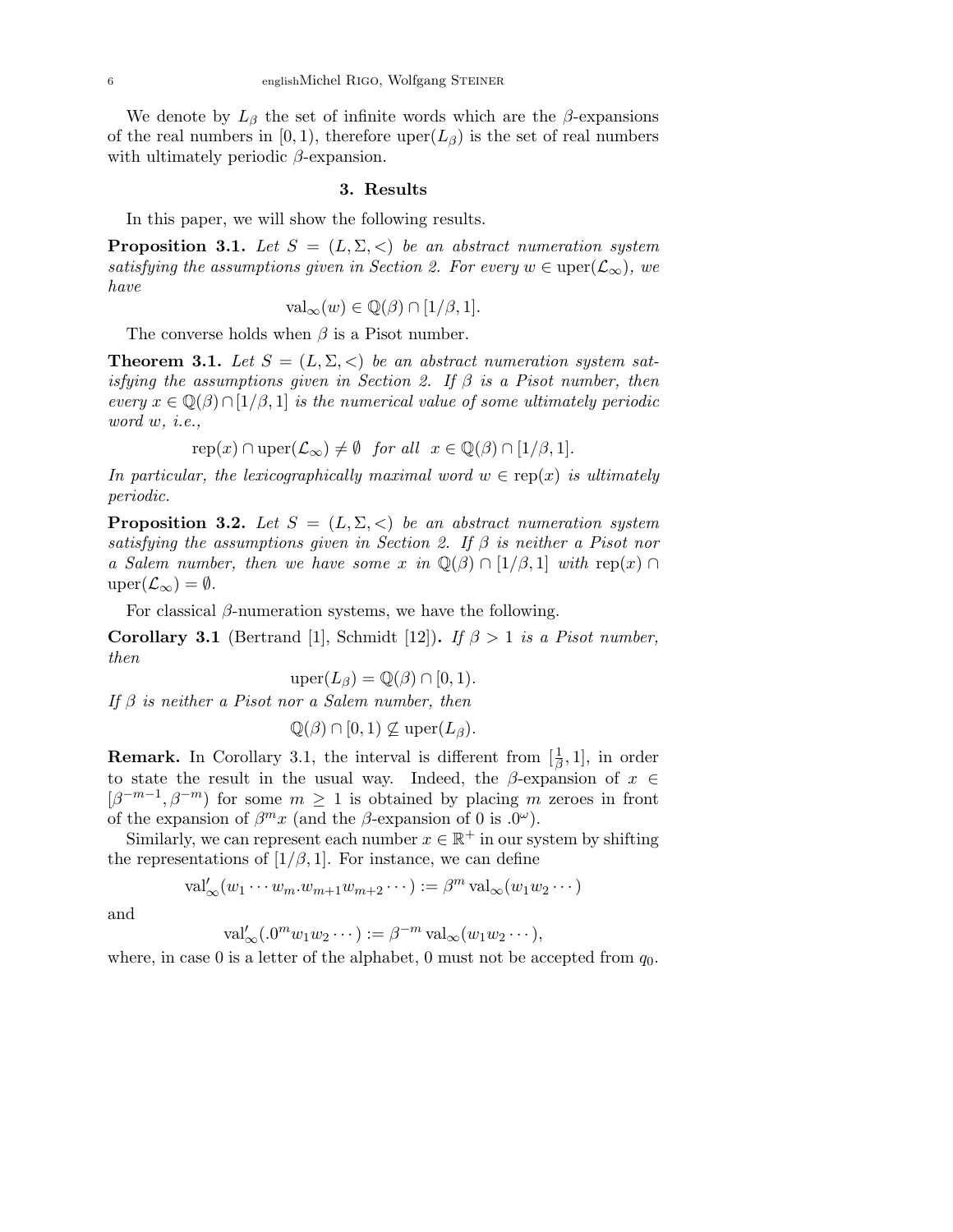### 4. Proofs of the results

We will need a small lemma.

**Lemma 4.1.** We have  $a_q \in \mathbb{Q}(\beta)$  for all  $q \in Q$ .

*Proof.* Applying (2.2) for all  $q \in Q$  provides a system of linear equations for the  $a_q$ 's. It is easily seen that the solutions of this system are exactly the eigenvectors of the automaton  $\mathcal{M}_L$  to the eigenvalue  $\beta$ . If the eigenspace for  $\beta$  has dimension 1, then the solution is entirely determined by  $a_{q_0} = 1 - \frac{1}{\beta}$ β and has clearly elements in  $\mathbb{Q}(\beta)$ .

If the eigenspace has larger dimension, then observe that the number of paths from q to q' of length n,  $m_{q,q'}(n)$ , is the element  $(q, q')$  of  $A<sup>n</sup>$ , where A denotes the adjacency matrix of the automaton. Hence  $m_{q,q'}(n)$  satisfies a linear recurrence with characteristic polynomial equal to that of A and is therefore of the form  $m_{q,q'}(n) = P_{q,q'}(n)\beta^n + \cdots$  for some polynomial  $P_{q,q'} \in \mathbb{Q}(\beta)[x]$  (indeed, since  $m_{q,q'}(n) \in \mathbb{Z}$ , one can easily show using some reasoning about generating functions that  $P_{q,q'} \in \mathbb{Q}(\beta)[x]$ . We clearly have

$$
a_q = \lim_{n \to \infty} \frac{\sum_{q' \in F} m_{q,q'}(n)}{P(n)\beta^n} = \lim_{n \to \infty} \left(1 - \frac{1}{\beta}\right) \frac{\sum_{q' \in F} P_{q,q'}(n) + \cdots}{\sum_{q' \in F} P_{q_0,q'}(n) + \cdots},
$$

where the other terms can be neglected even if we have other eigenvalues of modulus  $\beta$  because we have assumed that this limit exists. Hence we have  $a_q \in \mathbb{Q}(\beta).$ 

*Proof of Proposition 3.1.* Let  $w = (w_j)_{j \geq 1} \in \text{uper}(\mathcal{L}_{\infty})$ . By (2.3), we have

$$
\text{val}_{\infty}(w) = \frac{1}{\beta} + \sum_{j=1}^{\infty} \sum_{q \in Q} a_q \epsilon_{q,j} \beta^{-j}
$$

with ultimately periodic sequences  $(\epsilon_{q,j})_{j\geq1}$  and, with Lemma 4.1, the first statement is proved. More details on the periodicity of  $(\epsilon_{q,j})_{j\geq 1}$  are given in [9].

Proof of Theorem 3.1. The sketch of the proof is the following.

- (A) We show that representing a real number in an abstract system can be viewed as a generalization of the classical  $\beta$ -transformation.
- (B) We derive an algorithm to compute the representation of a given real number.
- (C) Using this algorithm, we obtain the expected result. Note that we use the fact that  $\beta$  is a Pisot number only in this last part. The first two parts are independent of the algebraic properties of  $\beta$ .

(A) Let  $x \in \mathbb{Q}(\beta) \cap [1/\beta, 1]$  and  $w = (w_j)_{j\geq 1}$  be the lexicographically maximal word in rep $(x)$ .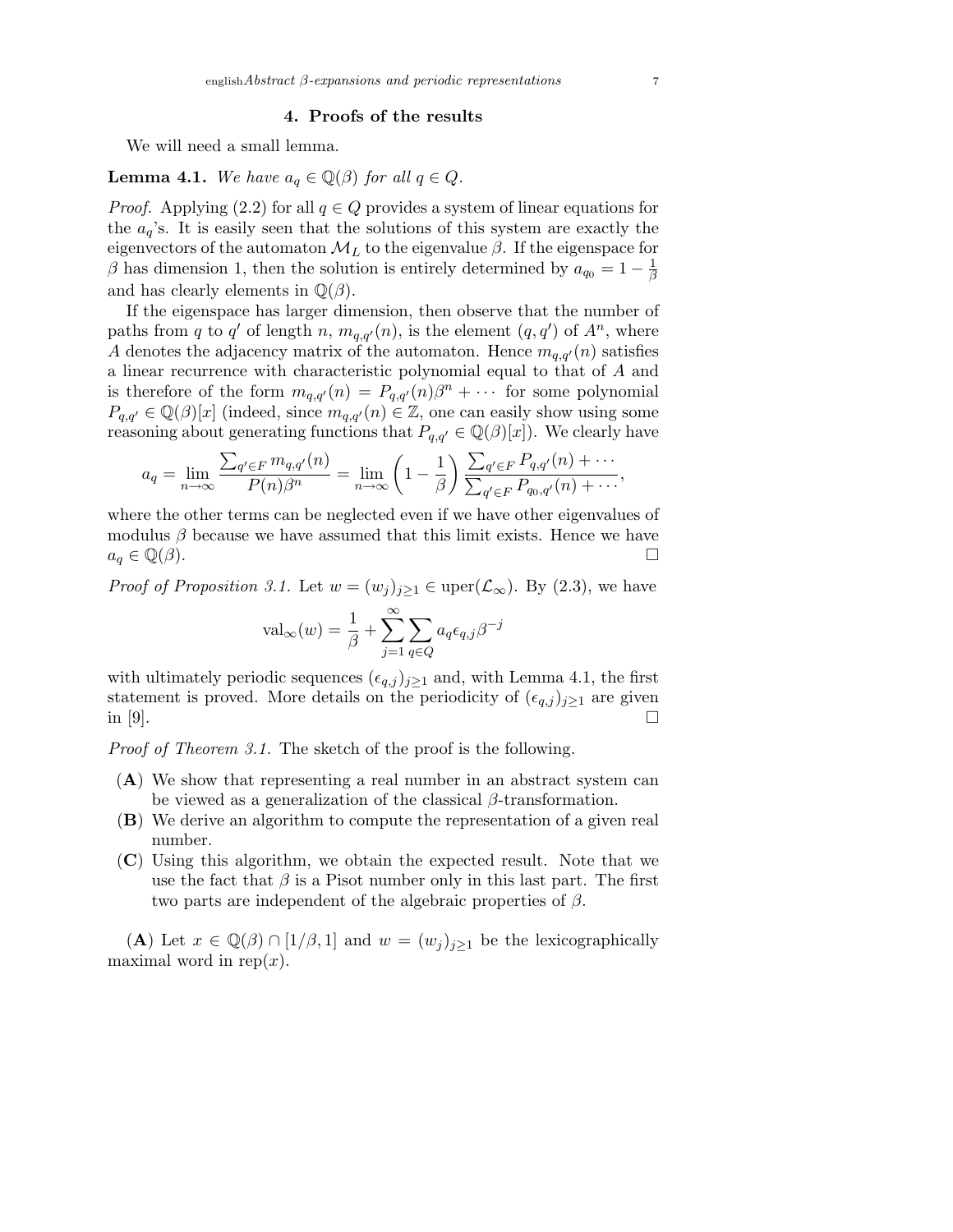For  $q \in Q$  and  $t \in \Sigma$ , set

$$
\alpha_q(t):=\sum_{q'\in Q}\left(a_{q'}\cdot\#\{s
$$

Then from (2.3), (2.4) and the definition of the  $\alpha_q(t)$ 's and  $\epsilon_{q,j}$ 's, we have

(4.1) 
$$
\text{val}_{\infty}(w) = (1 + \alpha_{q_0}(w_1))\beta^{-1} + \sum_{j=2}^{\infty} \alpha_{\tau(q_0, w_1 \cdots w_{j-1})}(w_j)\beta^{-j}.
$$

**Remark.** Let us make a small digression about the classical  $\beta$ -numeration systems. If the  $\beta$ -expansion of 1 is finite or ultimately periodic (which in particular is true when  $\beta$  is a Pisot number) then the  $\beta$ -shift is sofic. The set of factors appearing in  $L_{\beta}$  is a regular language and the deterministic finite automaton  $\mathcal{M}_{\beta}$  recognizing this language has a very special form and is depicted in Figure 1:

Let  $t_1 \cdots t_m$  or  $t_1 \cdots t_{m-p}(t_{m-p+1} \cdots t_m)^\omega$  be the expansion of 1. Then the set of states of  $\mathcal{M}_{\beta}$  is  $\{1, \ldots, m\}$ , 1 is the initial state, all states are final and the alphabet of digits is  $\Sigma = \{0, \ldots, \lfloor \beta \rfloor\}$ . For every  $j, 1 \le j \le m$ , we have  $t_j$  edges  $\mathbf{j} \to \mathbf{1}$  labelled by  $0, \ldots, t_j - 1$  and, for  $j < m$ , one edge  $\mathbf{j} \rightarrow \mathbf{j} + \mathbf{1}$  labelled by  $t_j$ . If the expansion of 1 is ultimately periodic, then we have an additional edge  $\mathbf{m} \to \mathbf{m} - \mathbf{p} + \mathbf{1}$  labelled by  $t_m$ . (See for instance [5].)



FIGURE 1. The automaton  $\mathcal{M}_{\beta}$  in the ultimately periodic case.

Since, for abstract systems, leading zeroes may change the value of the words in the language (indeed for the genealogical ordering  $v < 0<sup>n</sup> v$  and therefore these two words lead to different numerical values), we need an automaton  $\mathcal{M}'_{\beta}$  which differs slightly from  $\mathcal{M}_{\beta}$  by adding a state  $q_0$  which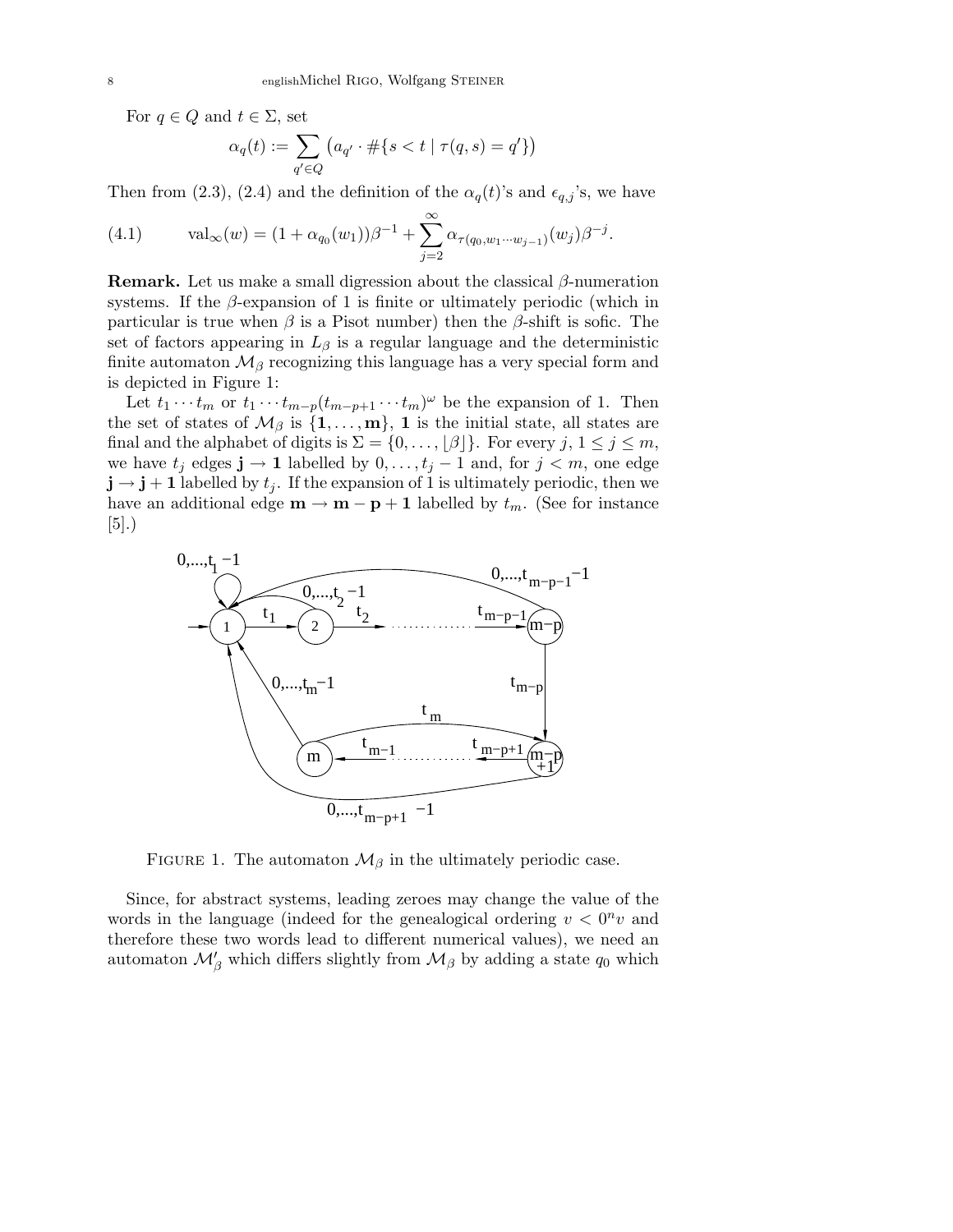is dedicated to be the initial state of this new automaton and forbids the reading of an initial zero. More precisely, we add  $t_1 - 1$  edges  $q_0 \rightarrow 1$ labelled by  $1, \ldots, t_1 - 1$  and one edge  $q_0 \rightarrow 2$  labelled by  $t_1$ . (See [9] and Example 5.)

For the automaton  $\mathcal{M}'_{\beta}$ , we have  $\epsilon_{q,j} = 0$  for all  $q \neq 1$  and  $a_1 = 1$ . So (4.1) has the form

$$
x = (1 + \epsilon_{1,1})\beta^{-1} + \sum_{j=2}^{\infty} \epsilon_{1,j}\beta^{-j}.
$$

The digits  $\epsilon_{1,j}$  are obtained by the *β*-transformation

$$
T_{\beta}:[0,1)\to[0,1):y\mapsto \beta y-\lfloor \beta y\rfloor.
$$

We have  $\epsilon_{1,j} = \lfloor \beta T_{\beta}^{j-1}(x - \beta^{-1}) \rfloor$  for all  $j \ge 1$ .

Now, we go back to the general case. Let  $\ell > 0$ . If  $v \in \mathcal{W}_{\ell}$ , the interval  $I_v$  given in (2.5) can be split into intervals  $I_{vt}$ ,  $t \in \Sigma$ . Clearly, if |I| denotes the length of I then  $|I_{vt}|/|I_v| = a_{\tau(q_0, vt)}/(\beta a_{\tau(q_0, v)})$ . Roughly speaking, this is the reason why we will multiply all quantities by  $\beta$ . Therefore if a real number has a representation beginning with  $v$  then it is quite easy to determine the next letter  $t$  in the representation by determining to which interval  $I_{vt}$  it belongs. To that end, we compare with the  $a_{\tau(q_0, vt)}$ 's,  $t \in \Sigma$ , after multiplication by  $\beta$ . In a more precise way, to obtain a generalization of the  $\beta$ -transformation, we set

$$
\lfloor y \rfloor_q = \max\{\alpha_q(s) \mid s \in \Sigma, \alpha_q(s) \le y\}
$$

and

$$
T_{S,q}: [0, a_q] \to [0, \max\{a_{q'} \mid q' = \tau(q, s), s \in \Sigma\}]: y \mapsto \beta y - \lfloor \beta y \rfloor_q.
$$

(**B**) For  $x \in \mathbb{Q}(\beta)$ , we have

$$
x = .x_1 \dots x_d = \frac{x_1}{\beta} + \dots + \frac{x_d}{\beta^d} \text{ with } x_k \in \mathbb{Q}.
$$

Starting with this expansion of  $x$ , we will calculate iteratively the sequence  $(w_i)_{i\geq 1}$ . During those computations we denote by  $q_i$  the state of  $\mathcal{M}_{\mathcal{L}}$ obtained at the j<sup>th</sup> step of the procedure:  $q_j = \tau(q_{j-1}, w_j)$ . For  $j = 1$ , we start with the initial state  $q_0$ .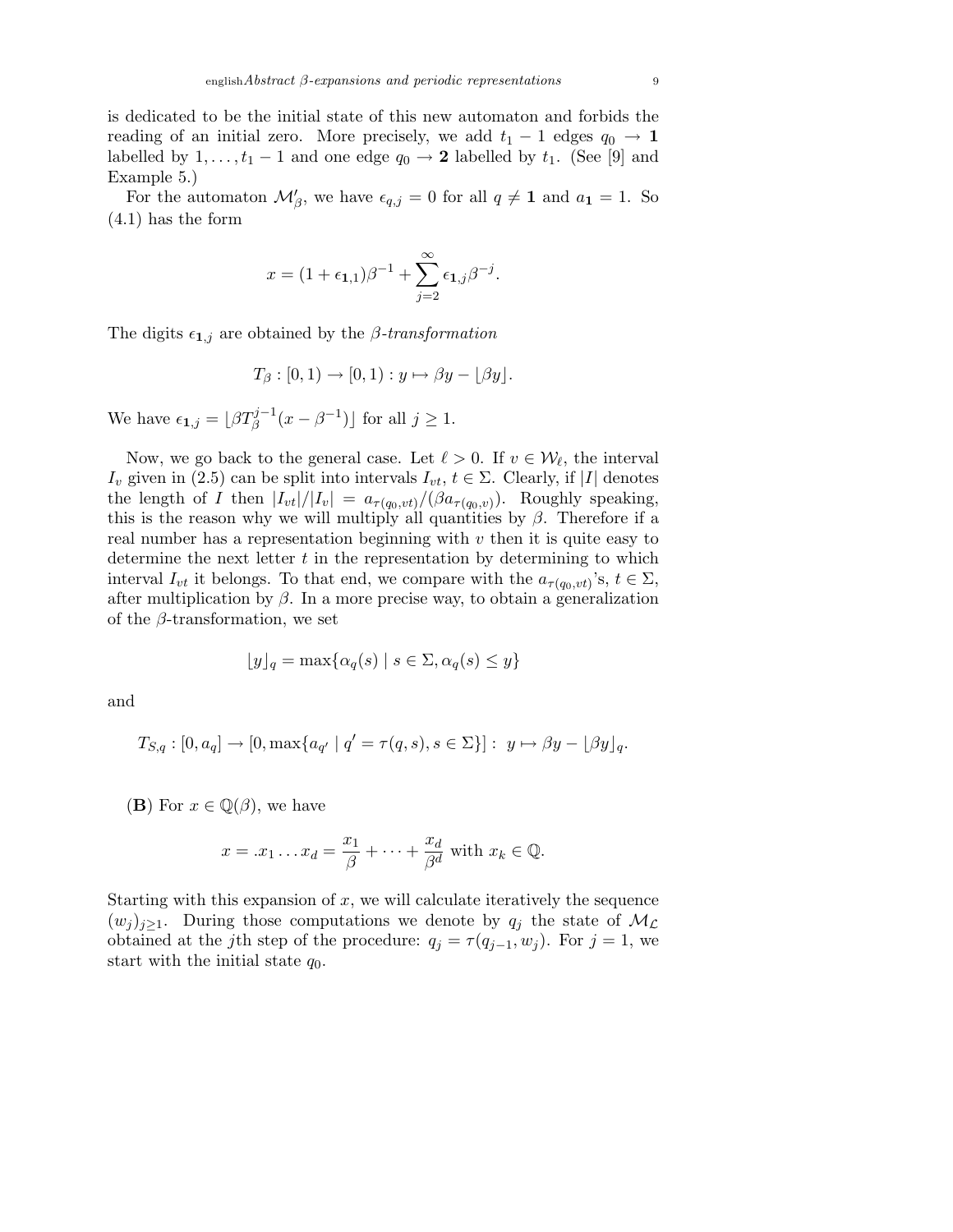As a first step, we set  $x_1^{(d)} = x_1, x_2^{(d-1)} = x_2, \ldots, x_d^{(1)} = x_d$ . Then let inductively for  $j \geq 1$ ,

$$
x_{j}^{(d+1)} = x_{j}^{(d)} + z_{j}
$$
  
\n
$$
x_{j+1}^{(d)} = x_{j+1}^{(d-1)} - z_{j,1}
$$
  
\n
$$
x_{j+2}^{(d-1)} = x_{j+2}^{(d-2)} - z_{j,2}
$$
  
\n
$$
\vdots
$$
  
\n
$$
x_{j+d-1}^{(2)} = x_{j+d-1}^{(1)} - z_{j,d-1}
$$
  
\n
$$
x_{j+d}^{(1)} = -z_{j,d}
$$

with

$$
z_1 = \lfloor \beta x - 1 \rfloor_{q_0} - (x_1^{(d)} - 1) = z_{1,1} \cdots z_{1,d} \in \mathbb{Q}(\beta),
$$
  

$$
w_1 = \max\{s \in \Sigma \mid \alpha_{q_0}(s) = x_1^{(d+1)} - 1\}
$$

and for  $j \geq 2$ 

$$
z_j = \lfloor x_j^{(d)} \cdot x_{j+1}^{(d-1)} \cdots x_{j+d-1}^{(1)} \rfloor_{q_{j-1}} - x_j^{(d)} = z_{j,1} \cdots z_{j,d} \in \mathbb{Q}(\beta),
$$
  
(4.3) 
$$
w_j = \max\{s \in \Sigma \mid \alpha_{q_{j-1}}(s) = x_j^{(d+1)}\}.
$$

It is easy to check that

$$
x_{j+1}^{(d)} \cdots x_{j+d}^{(1)} = T_{S,q_{j-1}}(x_j^{(d)} \cdots x_{j+d-1}^{(1)})
$$

Indeed, as explained earlier, we have first to multiply  $x_i^{(d)}$  $\binom{d}{j} \cdots x_{j+1}^{(1)}$  $j+d-1$ (which determines the position of x in the interval  $I_{w_0\cdots w_{j-1}}$ ) by  $\beta$  and therefore we consider  $x_i^{(d)}$  $j^{(d)} \cdot x_{j+1}^{(d-1)} \cdots x_{j+1}^{(1)}$  $j+d-1$ . In order to retrieve the next letter  $w_j$  in the representation, this latter quantity has to be compared with the  $\alpha_{q_j}(t)$ 's,  $t \in \Sigma$ . Since we are looking for the lexicographically maximal word in rep $(x)$ , we consider  $(4.3)$ .

We clearly have

$$
x = .x_1^{(d)} \cdots x_d^{(1)} = .x_1^{(d+1)} x_2^{(d)} \cdots x_{d+1}^{(1)} = \cdots
$$
  
= .x\_1^{(d+1)} \cdots x\_j^{(d+1)} x\_{j+1}^{(d)} \cdots x\_{j+d}^{(1)} = \cdots = .x\_1^{(d+1)} x\_2^{(d+1)} \cdots

With

$$
z_j = [x_j^{(d)} \cdot x_{j+1}^{(d-1)} \cdots x_{j+d-1}^{(1)}] - x_j^{(d)}
$$
  
+ 
$$
[x_j^{(d)} \cdot x_{j+1}^{(d-1)} \cdots x_{j+d-1}^{(1)}]_{q_{j-1}} - [x_j^{(d)} \cdot x_{j+1}^{(d-1)} \cdots x_{j+d-1}^{(1)}]
$$

and

$$
\Delta_q(y) = \lfloor y \rfloor_q - \lfloor y \rfloor = \Delta_{q,1}(y) \cdots \Delta_{q,d}(y) \in \mathbb{Q}(\beta),
$$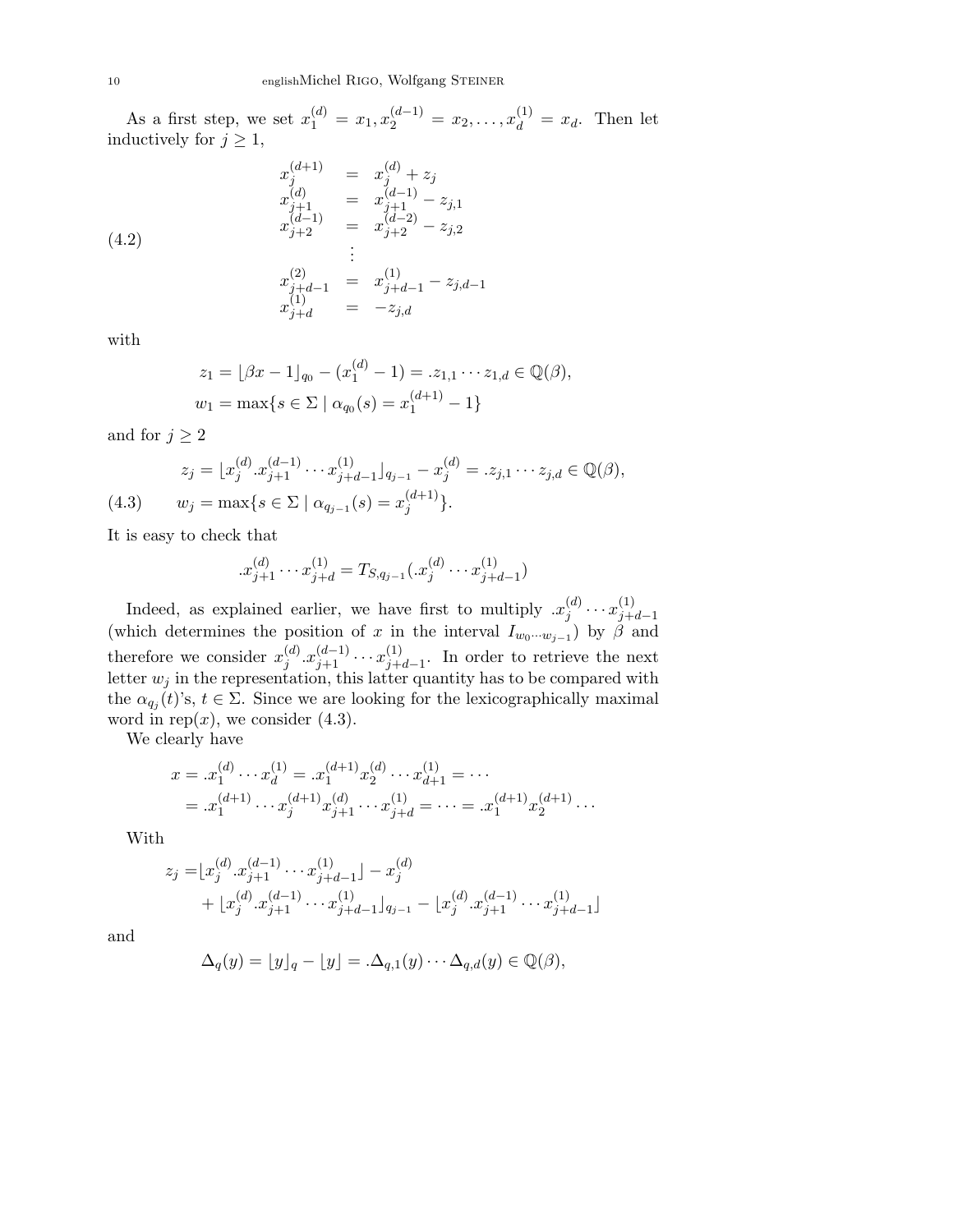the  $z_{j,i}$ 's are given by

$$
z_{j,i} = ( \lfloor x_j^{(d)} \cdot x_{j+1}^{(d-1)} \cdots x_{j+d-1}^{(1)} \rfloor - x_j^{(d)} ) b_i + \Delta_{q_{j-1},i} (x_j^{(d)} \cdot x_{j+1}^{(d-1)} \cdots x_{j+d-1}^{(1)} )
$$
  
(4.4)  

$$
= \frac{b_i}{\beta} x_{j+1}^{(d-1)} + \cdots + \frac{b_i}{\beta^{d-1}} x_{j+d-1}^{(1)} - \{ x_j^{(d)} \cdot x_{j+1}^{(d-1)} \cdots x_{j+d-1}^{(1)} \} b_i
$$

$$
+ \Delta_{q_{j-1},i} (x_j^{(d)} \cdot x_{j+1}^{(d-1)} \cdots x_{j+d-1}^{(1)} ),
$$

where we have used  $y = .(yb_1)\cdots (yb_d)$  in the first line and  $\lfloor y \rfloor = y - \{y\}$ in the second one.

**Remark.** In the special case of classical  $\beta$ -numeration systems, we have  $\lfloor y \rfloor_q = \lfloor y \rfloor$ , hence  $\Delta_q(y) = 0$ , the  $z_j$ 's are rational numbers and  $z_{j,i} = z_j b_i$ .

 $(C)$  Thus from  $(4.2)$  and  $(4.4)$ , we get

$$
\begin{pmatrix}\nx_{j+1}^{(d)} \\
x_{j+2}^{(d-1)} \\
\vdots \\
x_{j+d}^{(2)}\n\end{pmatrix} = \begin{pmatrix}\n0 & 1 - \frac{b_1}{\beta} & -\frac{b_1}{\beta^2} & \cdots & -\frac{b_1}{\beta^{d-1}} \\
0 & -\frac{b_2}{\beta} & 1 - \frac{b_2}{\beta^2} & \cdots & \vdots \\
\vdots & \vdots & \ddots & \ddots & -\frac{b_{d-2}}{\beta^{d-1}} \\
x_{j+d}^{(2)}\n\end{pmatrix} \begin{pmatrix}\nx_j^{(d)} \\
x_{j+1}^{(d-1)} \\
\vdots \\
x_{j+d}^{(1)}\n\end{pmatrix}
$$
\n
$$
+ \{x_j^{(d)} \cdot x_{j+1}^{(d-1)} \cdot \ldots x_{j+d-1}^{(1)}\} \begin{pmatrix}\nb_1 \\
\vdots \\
b_d\n\end{pmatrix} - \begin{pmatrix}\n\Delta_{q_{j-1},1}(x_j^{(d)} \cdot x_{j+1}^{(d-1)} \cdot \ldots x_{j+d-1}^{(1)}) \\
\vdots \\
\Delta_{q_{j-1},d}(x_j^{(d)} \cdot x_{j+1}^{(d-1)} \cdot \ldots x_{j+d-1}^{(1)})\n\end{pmatrix}
$$

i.e., the  $x_i^{(i)}$  $j^{(i)}$ 's satisfy a linear recurrence up to two terms which are bounded because  $\Delta_q(y)$  takes only finitely many values and  $\{x_i^{(d)}\}$  $j^{(d)} \cdot x_{j+1}^{(d-1)} \cdot \cdot \cdot x_{j+1}^{(1)}$  $\binom{1}{j+d-1} < 1.$ 

Denote the above matrix by  $M$ . We claim that its eigenvalues are 0 and the conjugates of  $\beta$ , which we denote by  $\beta_2, \ldots, \beta_d$ . To prove this, we show that  $\mathbf{v}_1 = (1, 0, \dots, 0)^t$  and

$$
\mathbf{v}_i = (\beta_i^{d-1}, b_2 \beta_i^{d-2} + b_3 \beta_i^{d-3} + \cdots + b_d, \ldots, b_{d-1} \beta_i^{d-2} + b_d \beta_i^{d-3}, b_d \beta_i^{d-2})^t,
$$

 $2 \leq i \leq d$ , are right eigenvectors.

For  $\mathbf{v}_1$ , this is obvious. For  $2 \leq i \leq d$ , note that the  $\beta_i$ 's are roots of

$$
(4.5) \frac{\chi_{\beta}(x)}{x-\beta} = x^{d-1} + (\beta - b_1)x^{d-2} + \dots + (\beta^{d-1} - b_1\beta^{d-2} - \dots - b_{d-1}).
$$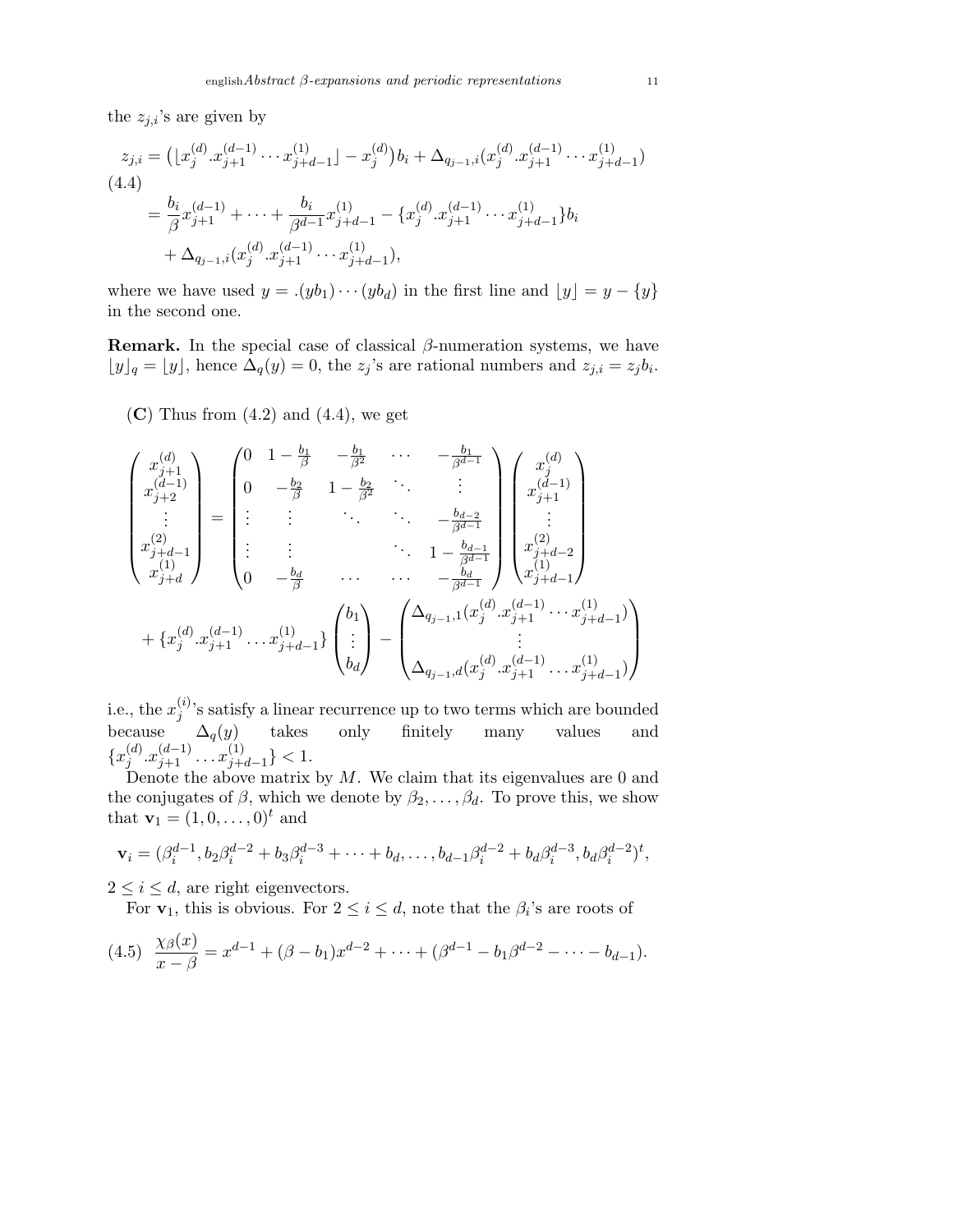The k-th element of  $M\mathbf{v}_i, 2 \leq i \leq d$ , is given by

$$
(M\mathbf{v}_i)_k = -b_k \left( \left( \frac{b_2}{\beta} + \dots + \frac{b_d}{\beta^{d-1}} \right) \beta_i^{d-2} + \dots + \frac{b_d}{\beta} \right) + \left( b_{k+1} \beta_i^{d-2} + \dots + b_d \beta_i^{k-1} \right).
$$

Since  $1 = .b_1 \ldots b_d$ , we have  $\frac{b_\ell}{\beta} + \cdots + \frac{b_d}{\beta^{d-\ell+1}} = \beta^{\ell-1} - b_1 \beta^{\ell-2} - \cdots - b_{\ell-1}$ ,  $2 \leq \ell \leq d$ , and

$$
(M\mathbf{v}_i)_k = -b_k ((\beta - b_1)\beta_i^{d-2} + \dots + (\beta^{d-1} - b_1\beta^{d-2} - \dots - b_{d-1}))
$$
  
+  $b_{k+1}\beta_i^{d-2} + \dots + b_d\beta_i^{k-1}$ .

And finally, since  $\beta_i$  is a root of (4.5), we have

$$
(M\mathbf{v}_i)_k = b_k \beta_i^{d-1} + b_{k+1} \beta_i^{d-2} + \dots + b_d \beta_i^{k-1} = \beta_i(\mathbf{v}_i)_k
$$

Now, if  $\beta$  is a Pisot number, then the eigenvalues  $\beta_i$  have modulus smaller than some  $\rho < 1$ . We clearly have

$$
\begin{pmatrix} x_{j+1}^{(d)} \\ \vdots \\ x_{j+d}^{(1)} \end{pmatrix} = M^j \begin{pmatrix} x_1^{(d)} \\ \vdots \\ x_d^{(1)} \end{pmatrix} + \sum_{k=1}^j \{x_k^{(d)} \cdot x_{k+1}^{(d-1)} \cdot \cdot \cdot x_{k+d-1}^{(1)}\} M^{j-k} \begin{pmatrix} b_1 \\ \vdots \\ b_d \end{pmatrix}
$$

$$
- \sum_{k=1}^j M^{j-k} \begin{pmatrix} \Delta_{q_{j-1},1} (x_k^{(d)} \cdot x_{k+1}^{(d-1)} \cdot \cdot \cdot x_{k+d-1}^{(1)}) \\ \vdots \\ \Delta_{q_{j-1},d} (x_k^{(d)} \cdot x_{k+1}^{(d-1)} \cdot \cdot \cdot x_{k+d-1}^{(1)}) \end{pmatrix} = \sum_{i=1}^d \gamma_{i,j} \mathbf{v}_i
$$

with  $|\gamma_{1,j}| \leq c$  for  $j > 1$  and some constant c and

$$
|\gamma_{i,j}| \leq |\gamma_{i,0}||\beta_i|^j + c_i(|\beta_i|^{j-1} + \cdots + 1) < c_i \frac{1}{1-\rho} + \varepsilon
$$

for  $2 \leq i \leq d$ , some constants  $c_i$  and all  $j > J(\varepsilon)$ . These bounds are obtained by considering the decomposition as sum of  $v_i$ 's of the various vectors appearing in the above formula.

Hence  $(x_{j+1}^{(d)}, \ldots, x_{j+1}^{(1)})$  $j+d$  is bounded. By the first line of  $(4.4)$ , we see that the  $z_{j,i}$ 's are rational numbers and the denominator of  $z_{j,i}$  divides the least common multiple of the denominator of  $x_i^{(d)}$  $j^{(a)}$  and that of all  $\Delta_{q,i}(y)$ 's (which are only finitely many). So we get inductively that the  $z_{j,i}$ 's and the  $x_j^{(i)}$  $j^{(i)}$ 's with  $i \leq d$  are rational numbers with bounded denominator. Thus we have only finitely many possibilities for  $(x_{j+1}^{(d)}, \ldots, x_{j+1}^{(1)})$  $j_{j+d}^{(1)}, q_{j-1}$  and this sequence is ultimately periodic. Since  $w_j$  is determined by this vector (see formula (4.3)), the sequence  $(w_j)_{j\geq 1}$  is ultimately periodic too.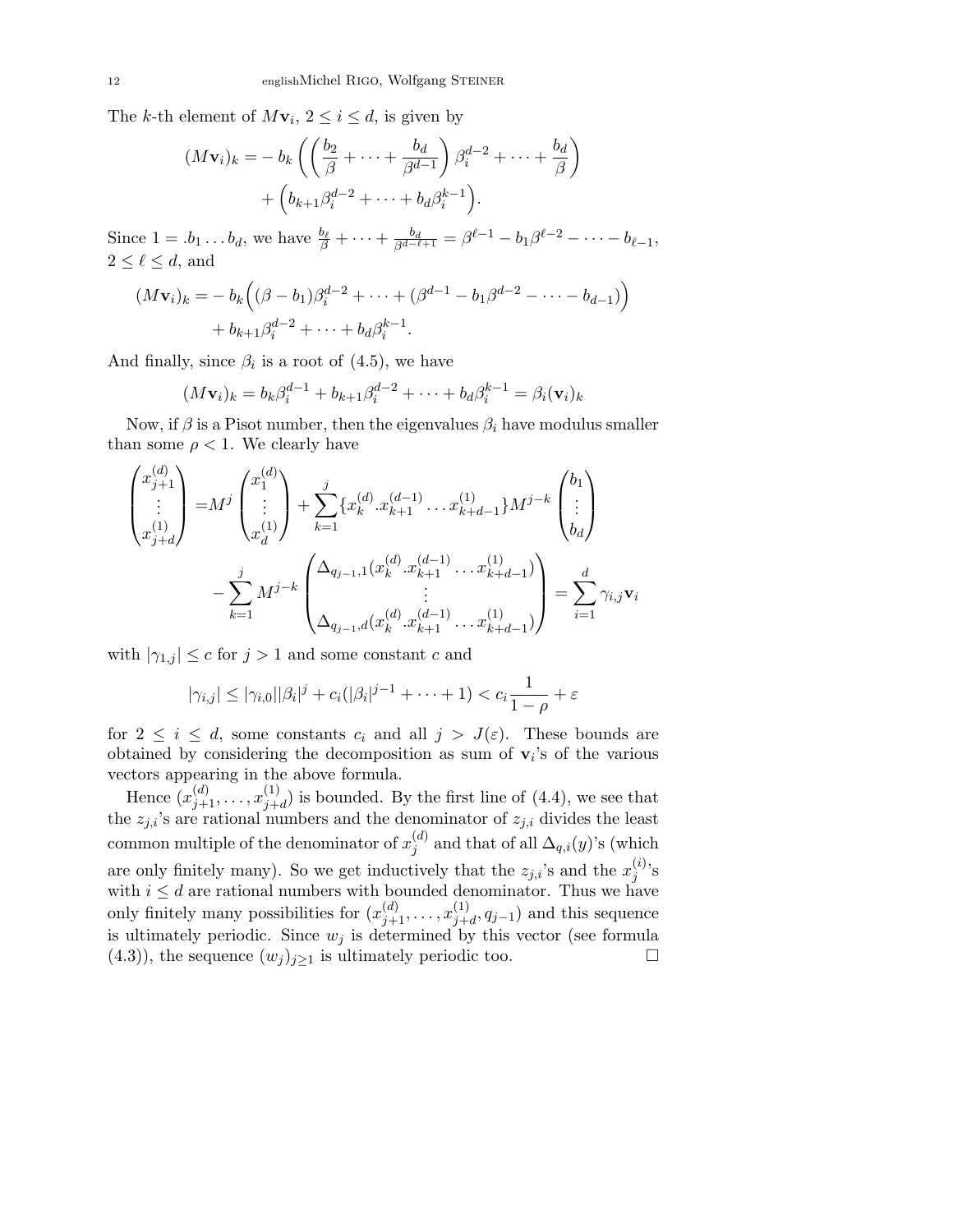Remark. In the statement of Theorem 3.1, the lexicographically maximal word  $w \in \text{rep}(x)$  is said to be ultimately periodic. Note that we have more than one representation of x if and only if x is in  $I_{w_1\cdots w_{j-1}w_j}$  and  $I_{w_1\cdots w_{j-1}s}$ for some j and  $s < w_j$ . This means that x is the left boundary of  $I_{w_1\cdots w_{j-1}w_j}$ and the right boundary of  $I_{w_1\cdots w_{i-1}s}$ . It is easy to see that the lexicographically minimal representation of each boundary point is ultimately periodic. Hence the lexicographically lexicographically minimal word in  $w \in \text{rep}(x)$ is ultimately periodic too.

If  $a_q \neq 0$  for all  $q \in Q$ , then the lexicographically minimal and maximal words are the only elements in rep(x). If  $a_q = 0$  for some  $q \in Q$ , then we may have uncountably many representations of  $x$  and some of them can be aperiodic.

Proof of Proposition 3.2. We use the same notation as in the proof of Theorem 3.1. Since  $\beta$  is neither Pisot nor Salem, let, w.l.o.g.,  $|\beta_2| > 1$ . We have to find some x such that  $\gamma_{2,1}$  satisfies

$$
|\gamma_{2,1}| < |\gamma_{2,1}||\beta_2| - c_2,
$$

because this implies  $|\gamma_{2,2}| > |\gamma_{2,1}|$ , hence  $|\gamma_{2,2}| < |\gamma_{2,2}||\beta_2| - c_2$  and, inductively,

$$
|\gamma_{2,1}|<|\gamma_{2,2}|<|\gamma_{2,3}|<\cdots
$$

Then the sequence  $(x_{j+1}^{(d)}, \ldots, x_{j+1}^{(1)})$  $j+d$ ) is aperiodic and the sequence  $(w_j)_{j\geq 1}$  as well. Furthermore,  $(x_{j+1}^{(d)}, \ldots, x_{j+1}^{(1)})$  $j+d(j) \neq 0$  for all  $j \geq 0$  implies that  $(w_j)_{j\geq 1}$ is the only representation of x. Indeed, by Remark 4,  $x$  is the left boundary point of an interval  $I_{w_1\cdots w_j}$  for some  $j\geq 1$  if x has more than one representation, but this implies  $x_{j+1}^{(d)} \cdots x_{j+d}^{(1)} = 0$  and thus  $(x_{j+1}^{(d)}, \ldots, x_{j+t}^{(1)})$  $j+d$  $) = 0.$ 

To show that an x with sufficiently large  $\gamma_{2,1}$  exists, we observe first that, if we change the value of  $x_1^{(d)}$  $_1^{(a)}$ , then we only change  $\gamma_{1,1}$ , but not the other  $\gamma_{j,1}$ . Clearly we have for every choice of  $(x_2^{(d-1)}$  $x_2^{(d-1)}, \ldots, x_d^{(1)}$  $\binom{1}{d}$  an  $x_1^{(d)} \in \mathbb{Q}$  such that  $x_1^{(d)}$  $\mathbf{y}_1^{(d)} \cdots \mathbf{x}_d^{(1)} \in [1/\beta, 1].$  Finally, since the  $\mathbf{v}_1, \ldots, \mathbf{v}_d$ (respectively the real and imaginary parts) form a basis of  $\mathbb{R}^d$ , we have points  $(x_1^{(d)}$  $x_1^{(d)}, \ldots, x_d^{(1)}$  $\mathcal{Q}_d^{(1)}$ )  $\in \mathbb{Q}^d$  with arbitrarily large  $\gamma_{2,1}$ .

# 5. Examples

In this section, we consider two examples. The first one shows a run of the algorithm introduced in the proof of Theorem 3.1 for a numeration system built upon an arbitrary regular language. In the second one, we just present the Fibonacci system in this general setting.

**Example.** Consider the alphabet  $\{a < b < c\}$  and the language accepted by the automaton depicted in Fig. 2. The states are denoted 1, 2 and 3. The initial state is 1 and the set of final states is  $\{2,3\}$ .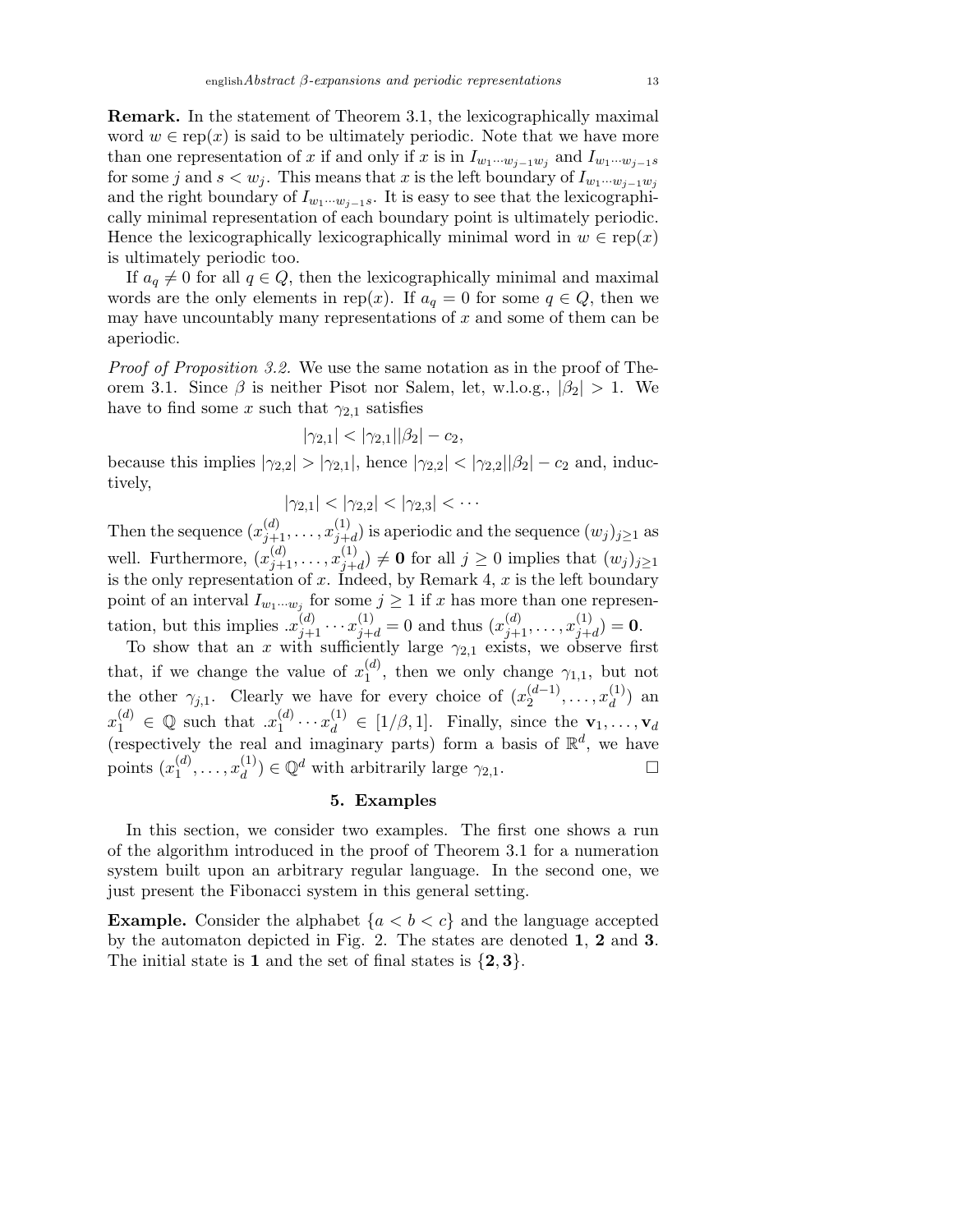

FIGURE 2. A trim minimal automaton.

The adjacency matrix of  $\mathcal{M}_L$  is

$$
\left(\begin{array}{ccc}2&1&0\\1&0&1\\1&0&0\end{array}\right)
$$

and we denote by  $\beta$  its dominating eigenvalue which is the real root of  $\chi_{\beta}(x) = x^3 - 2x^2 - x - 1$  and a Pisot number ( $\beta \simeq 2.5468$ ). By definition, we have  $a_1 = 1 - 1/\beta$  ( $\simeq 0.6074$ ) and it is easy to see that

$$
a_3 = \frac{a_1}{\beta} = \frac{1}{\beta} - \frac{1}{\beta^2} \ (\simeq 0.2385),
$$
  

$$
a_2 = \frac{a_1 + a_3}{\beta} = \frac{1}{\beta} - \frac{1}{\beta^3} \ (\simeq 0.3321).
$$

The interval  $[1/\beta, 1]$  is split into three intervals  $I_a$ ,  $I_b$  and  $I_c$  of respective lengths  $a_1/\beta$ ,  $a_2/\beta$  and  $a_1/\beta$ . Let  $x=\frac{9}{5}$  $\frac{9}{5}/\beta-\frac{6}{5}$  $\frac{6}{5}/\beta^2 - \frac{2}{5}$  $\frac{2}{5}/\beta^3$  ( $\simeq 0.4975$ ). We denote by  $(w_j)_{j\geq 1}$  the maximal representation of x. Since

$$
(0.3926 \simeq) \frac{1}{\beta} < x < \frac{1}{\beta} + \frac{a_1}{\beta} \; (\simeq 0.6311),
$$

we have  $w_1 = a$  and  $q_1 = 1$ . The interval  $I_a$  is divided into  $I_{aa}$ ,  $I_{ab}$  and  $I_{ac}$ of length respectively  $a_1/\beta^2$ ,  $a_2/\beta^2$  and  $a_1/\beta^2$ . Since

$$
(0.4863 \simeq) \frac{1}{\beta} + \frac{a_1}{\beta^2} < x < \frac{1}{\beta} + \frac{a_1 + a_2}{\beta^2} \; (\simeq 0.5375),
$$

we have  $w_2 = b$  and  $q_2 = 2$ . Now,  $I_{ab} = I_{aba} \cup I_{abb}$  and these latter intervals are of length  $a_3/\beta^3$  and  $a_1/\beta^3$ . Here

$$
(0.4863 \simeq) \frac{1}{\beta} + \frac{a_1}{\beta^2} < x < \frac{1}{\beta} + \frac{a_1}{\beta^2} + \frac{a_3}{\beta^3} \; (\simeq 0.5007),
$$

thus  $w_3 = a$  and  $q_3 = 3$ . Since there is only one edge from state 3, we have  $I_{aba} = I_{abac}$ ,  $w_4 = c$  and  $q_4 = 1$ . As a last step,  $I_{abac} = I_{abaca} \cup I_{abacb} \cup I_{abacc}$ and the corresponding lengths are  $a_1/\beta^5$ ,  $a_2/\beta^5$  and  $a_1/\beta^5$  respectively. Here,

$$
(0.4951 \simeq) \frac{1}{\beta} + \frac{a_1}{\beta^2} + \frac{a_1 + a_2}{\beta^5} < x < \frac{1}{\beta} + \frac{a_1}{\beta^2} + \frac{a_1 + a_2 + a_1}{\beta^5} \; (\simeq 0.5007),
$$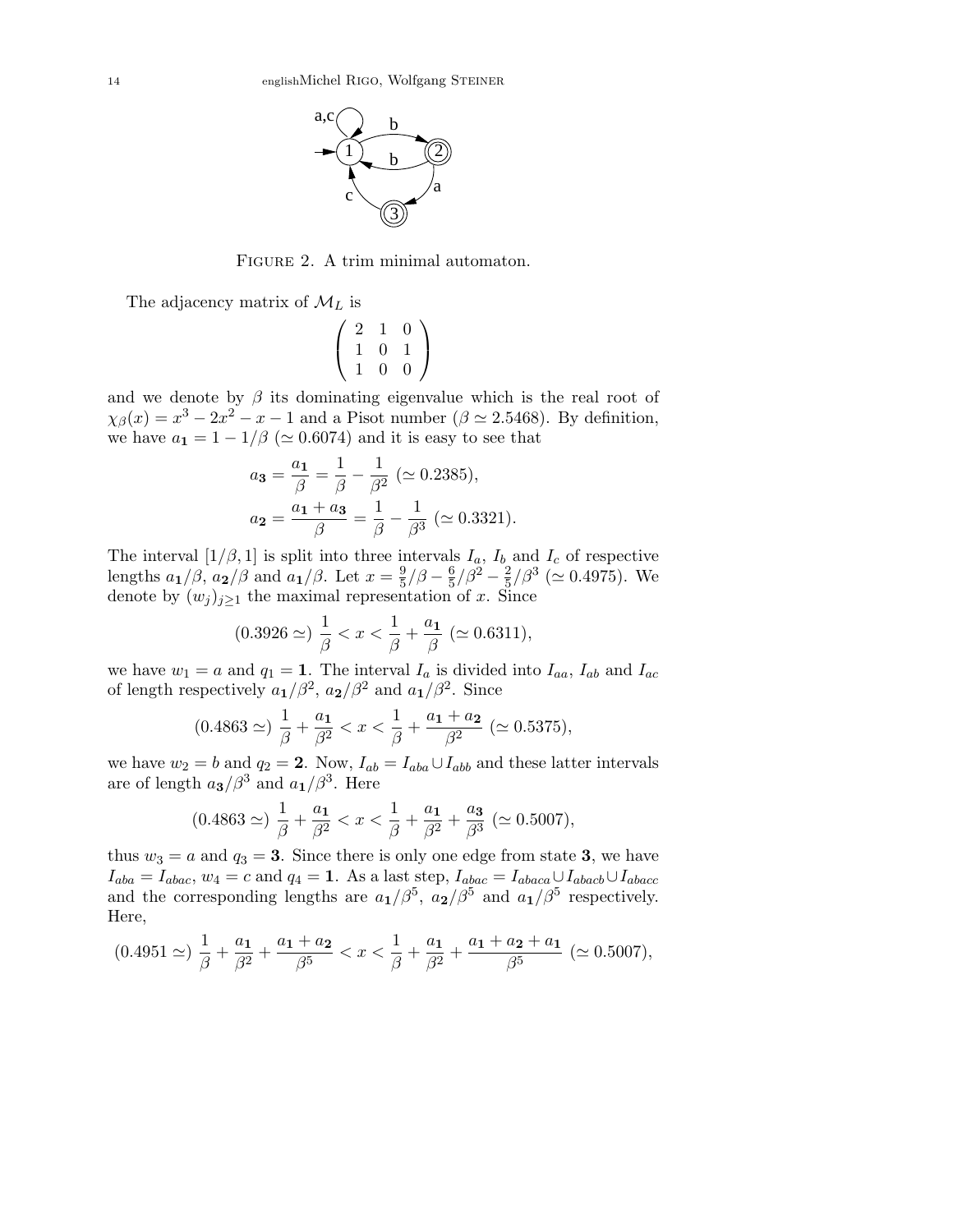so  $w_5 = c$  and  $q_5 = 1$ . To show the periodicity of the representation of x, one has to observe that  $q_1 = q_5$  and the relative position of x inside  $I_a$  is the same as the position of x inside  $I_{abacc}$ :

$$
\frac{x - 1/\beta}{a_1/\beta} = \frac{x - 1/\beta - a_1/\beta^2 - (a_1 + a_2)/\beta^5}{a_1/\beta^5}
$$

Hence  $x = \text{val}_{\infty}(a(bacc)^{\omega}).$ 

Now we consider the algorithm and notation of the proof of Theorem 3.1:  $d = 3, (b_1, b_2, b_3) = (2, 1, 1), x = .x_1x_2x_3 = .\frac{9}{5}$  $\frac{9}{5}(-\frac{6}{5})$  $\frac{6}{5}$ )(- $\frac{2}{5}$  $(\frac{2}{5})$ . First, by definition of the  $\alpha_q(t)$ 's, we have

$$
\alpha_1(a) = 0, \ \alpha_1(b) = a_1, \ \alpha_1(c) = a_1 + a_2, \ \alpha_2(a) = 0, \ \alpha_2(b) = a_3, \ \alpha_3(c) = 0.
$$

As initialization step we set  $x_1^{(3)} = \frac{9}{5}$  $\frac{9}{5}$ ,  $x_2^{(2)} = -\frac{6}{5}$  $\frac{6}{5}$ ,  $x_3^{(1)} = -\frac{2}{5}$  $rac{2}{5}$  and  $q_0 = 1$ . For  $j = 1$ , we have

$$
z_1 = \lfloor \beta x - 1 \rfloor_1 - (x_1^{(3)} - 1) = \alpha_1(a) - \frac{4}{5} = -\frac{4}{5} = \left(-\frac{8}{5}\right)\left(-\frac{4}{5}\right)\left(-\frac{4}{5}\right)
$$

because of  $0 = \alpha_1(a) \leq \beta x - 1 < \alpha_1(b) = \beta - 1$  and the first step gives

$$
x_1^{(4)} = \frac{9}{5} - \frac{4}{5} = 1, \quad x_2^{(3)} = -\frac{6}{5} + \frac{8}{5} = \frac{2}{5}, \quad x_3^{(2)} = -\frac{2}{5} + \frac{4}{5} = \frac{2}{5}, \quad x_4^{(1)} = \frac{4}{5},
$$
  

$$
w_1 = a \text{ and } q_1 = \tau(1, a) = 1.
$$

For  $j = 2$ , we have

$$
z_2 = \lfloor x_2^{(3)} \cdot x_3^{(2)} x_4^{(1)} \rfloor_1 - x_2^{(3)} = \alpha_1(b) - \frac{2}{5} = \frac{3}{5} - \frac{1}{\beta} = \frac{1}{5} \cdot \frac{3}{5} \cdot \frac{3}{5}
$$

because of  $1 - 1/\beta = \alpha_1(b) \leq x_2^{(3)}$  $_{2}^{(3)}.x_{3}^{(2)}$  $\binom{2}{3}x_4^{(1)}=\frac{2}{5}$  $\frac{2}{5} \cdot \frac{2}{5}$ 5  $\frac{4}{5} < \alpha_1(c) = 1 - 1/\beta^3,$ hence  $x_2^{(4)} = \frac{2}{5}$  $\frac{2}{5} + \frac{3}{5}$  $rac{3}{5} - \frac{1}{\beta}$  $\frac{1}{\beta} = a_1, x_3^{(3)} = \frac{2}{5}$  $\frac{2}{5} - \frac{1}{5}$  $\frac{1}{5} = \frac{1}{5}$  $\frac{1}{5}$ ,  $x_4^{(2)} = \frac{4}{5}$  $\frac{4}{5} - \frac{3}{5}$  $\frac{3}{5} = \frac{1}{5}$  $rac{1}{5}$ ,  $x_5^{(1)} = -\frac{3}{5}$  $\frac{8}{5}$  $w_2 = b$  and  $q_2 = \tau(1, b) = 2$ .

For  $j = 3$ , we have

$$
z_3 = \lfloor x_3^{(3)} \cdot x_4^{(2)} x_5^{(1)} \rfloor_2 - x_3^{(3)} = \alpha_2(a) - \frac{1}{5} = -\frac{1}{5} = \left(-\frac{2}{5}\right)\left(-\frac{1}{5}\right)\left(-\frac{1}{5}\right)
$$

because of  $0 = \alpha_2(a) \leq x_3^{(3)}$  $_{3}^{(3)}.x_{4}^{(2)}$  $\binom{2}{4}x_5^{(1)}=\frac{1}{5}$  $\frac{1}{5} \cdot \frac{1}{5}$  $\frac{1}{5}(-\frac{3}{5})$  $(\frac{3}{5}) < \alpha_2(b) = 1/\beta - 1/\beta^3$  and  $x_3^{(4)} = \frac{1}{5}$  $\frac{1}{5} - \frac{1}{5}$  $\frac{1}{5} = 0, \ x_4^{(3)} = \frac{1}{5}$  $\frac{1}{5} + \frac{2}{5}$  $\frac{2}{5} = \frac{3}{5}$  $rac{3}{5}$ ,  $x_5^{(2)} = -\frac{3}{5}$  $\frac{3}{5} + \frac{1}{5}$  $\frac{1}{5} = -\frac{2}{5}$  $rac{2}{5}$ ,  $x_6^{(1)} = \frac{1}{5}$  $\frac{1}{5}$ ,

 $w_3 = a$  and  $q_3 = \tau(2, a) = 3$ .

For  $j = 4$ , we only have the possibility  $w_4 = c$ ,  $q_4 = 1$ , because of  $q_3 = 3$ . Thus  $z_3 = -x_4^{(3)} = -\frac{3}{5} = .(-\frac{6}{5})$  $\frac{6}{5}$ )( $-\frac{3}{5}$  $(\frac{3}{5})(-\frac{3}{5})$  $\frac{3}{5}$ ) and

$$
x_4^{(4)} = 0
$$
,  $x_5^{(3)} = -\frac{2}{5} + \frac{6}{5} = \frac{4}{5}$ ,  $x_6^{(2)} = \frac{1}{5} + \frac{3}{5} = \frac{4}{5}$ ,  $x_7^{(1)} = \frac{3}{5}$ .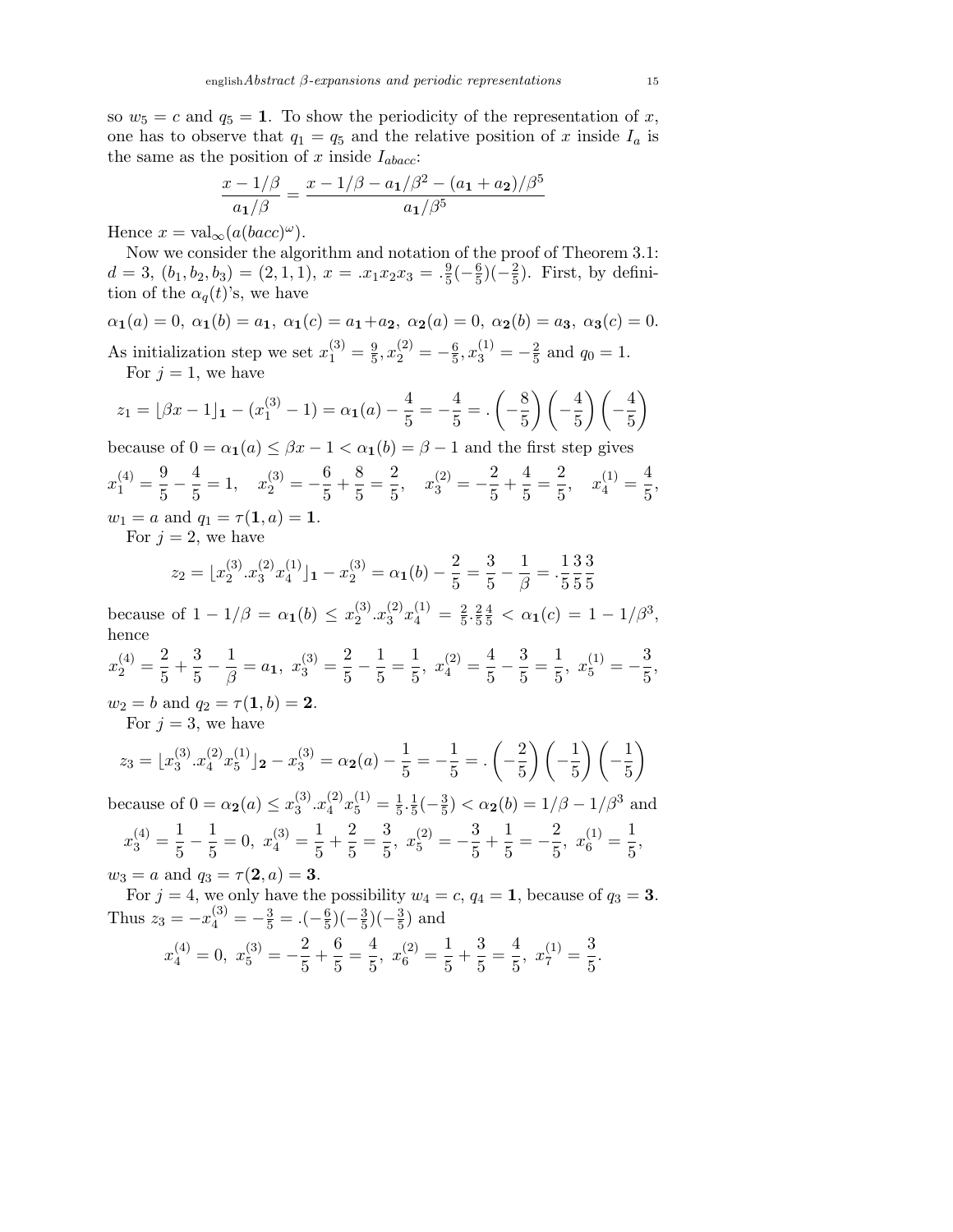Finally for  $j = 5$ , we have

$$
z_5 = \lfloor x_5^{(3)} \cdot x_6^{(2)} \cdot x_7^{(1)} \rfloor_2 - x_5^{(3)} = \alpha_1(c) - \frac{4}{5} = \frac{1}{5} - \frac{1}{\beta^3} = \frac{2}{5} \cdot \frac{1}{5} \left( -\frac{4}{5} \right)
$$

because of  $1 - 1/\beta^3 = \alpha_2(c) \le x_5^{(3)}$  $_{5}^{(3)}.x_{6}^{(2)}$  $\binom{2}{6}x_7^{(1)}=\frac{4}{5}$  $\frac{4}{5} \cdot \frac{4}{5}$ 5  $\frac{3}{5} < \beta a_1 = \beta - 1$  and

$$
x_5^{(4)} = \frac{4}{5} + \frac{1}{5} - \frac{1}{\beta^3} = a_1 + a_2, \ x_6^{(3)} = \frac{4}{5} - \frac{2}{5} = \frac{2}{5}, \ x_7^{(2)} = \frac{3}{5} - \frac{1}{5} = \frac{2}{5}, \ x_8^{(1)} = \frac{4}{5},
$$

 $w_5 = c$  and  $q_5 = \tau(1, c) = 1$ .

Hence we have  $(x_2^{(3)})$  $\binom{3}{2}, x_3^{(2)}$  $\binom{2}{3}, x_4^{(1)}$  $\binom{1}{4}$  =  $\binom{1}{6}$  $\binom{3}{6}, x_7^{(2)}$  $\binom{2}{7}, x_8^{(1)}$  $\binom{1}{8}$  and  $q_1 = q_5$ . This clearly implies that the sequence is ultimately periodic,  $w_1w_2\cdots = a(bacc)^\omega$ and  $x = .1(a_100(a_1 + a_2))^{\omega}$ .

**Example.** Here we consider the classical Fibonacci system. If  $\beta$  is the **Example:** Let  $\frac{1+\sqrt{5}}{2}$  $\frac{2\sqrt{5}}{2}$ , then we get the automaton depicted in Fig. 3. This



FIGURE 3. The automaton  $\mathcal{M}'_{\beta}$ .

automaton has two parts: an initial state  $q_0$  where the digit 0 is not accepted and the usual automaton given by the states 1 and 2 where the factor 11 is not accepted. In this setting,  $a_{q_0} = 1 - 1/\beta = 1/\beta^2$  implies

$$
a_2 = a_{q_0}\beta = \frac{1}{\beta}
$$

$$
a_1 = a_2\beta = 1
$$

The reader can check that the usual Rényi's  $\beta$ -expansion of a real number  $x \in [1/\beta, 1)$  coincides with the representation computed by the algorithm given in the proof of Theorem 3.1.

#### Acknowledgments

This work was initiated when the first author was visiting the Vienna University of Technology. He would like to thank W. Steiner and M. Drmota for their kind hospitality.